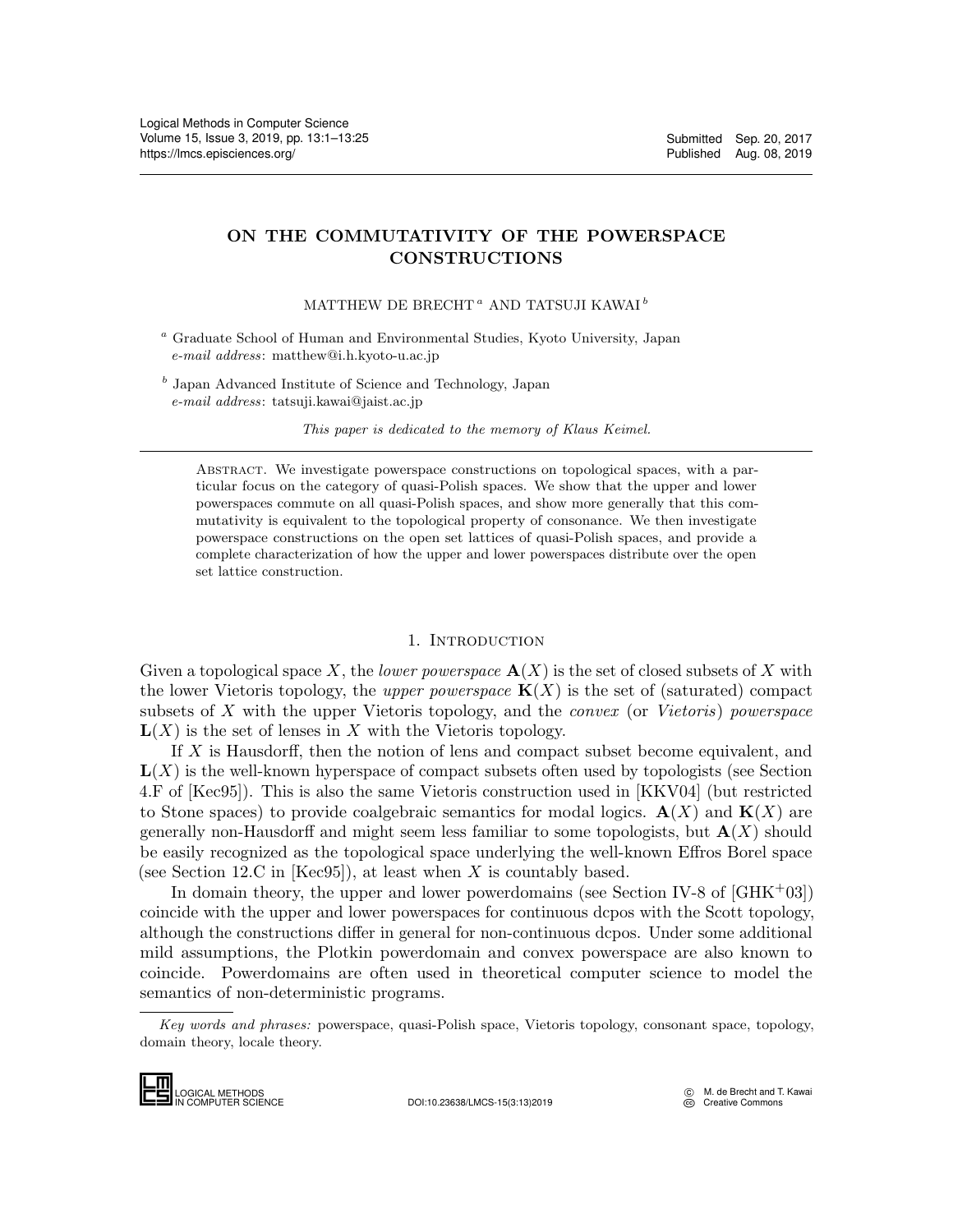In this paper, we investigate the powerspace constructions with a focus on the category of quasi-Polish spaces [\[dB13\]](#page-24-4), which is general enough to contain all Polish spaces and all  $\omega$ -continuous domains. We show that the powerspace constructions preserve the property of being quasi-Polish, and as a result we can view the constructions as monads on the category of quasi-Polish spaces. We will also provide topological characterizations of when the powerspace constructions commute, and investigate the interaction between the powerspace constructions and the contravariant endofunctor  $\bf{O}$  which maps a space X to its lattice of open subsets  $O(X)$  equipped with the Scott-topology.

The locale theoretic versions of the powerspace constructions are known as *powerlocales* and have a very rich theory [\[Joh85,](#page-24-5) [Vic89,](#page-24-6) [JV91,](#page-24-7) [Sch93,](#page-24-8) [Vic04,](#page-24-9) [VT04\]](#page-24-10). Although the powerspace and powerlocale constructions behave differently in general, some of the more notable differences (such as the failure of the commutativity of upper and lower powerspaces) disappear when one restricts to powerspace constructions on quasi-Polish spaces. As we will further explain below, several of our topological results for the powerspaces on quasi-Polish spaces correspond to well-known results for powerlocales, and in some cases our results can be easily obtained using known results and techniques from locale theory. However, we expect that the topological proofs provided here will be more accessible to those who are unfamiliar with locale theory, even though they come at the expense of using classical logic.

In Sections [3](#page-4-0) through [5](#page-8-0) we show that the lower, upper, and convex powerspace constructions preserve the property of being quasi-Polish. Although we use straightforward topological proofs, the preservation results for the lower and upper powerspaces can also be obtained using known results in locale theory. R. Heckmann showed in [\[Hec15\]](#page-24-11) that every countably presented locale is spatial and that the corresponding spaces are precisely the quasi-Polish spaces. Furthermore, results by S. Vickers showing the geometricity of the lower and upper powerlocales (see Theorems 7.5 and 8.8 in [\[Vic04\]](#page-24-9)) demonstrate that the powerlocale constructions preserve the property of having a countable presentation. Finally, it is known (see Propositions 6.26 and 7.39 in  $\lceil \text{Sch}93 \rceil$ ) that if X is a sober space, then the lower (or upper) powerspace of X is homeomorphic to the space of points of the corresponding powerlocale. Combining these results provides a locale theoretic proof that the lower and upper powerspace of a quasi-Polish space is quasi-Polish.

In Section [6,](#page-9-0) we will show that a topological property known as *consonance* (see [\[DGL95,](#page-24-12) [NS96,](#page-24-13) [CW98,](#page-24-14) [Bou99\]](#page-23-0)) is equivalent to the commutativity of the upper and lower powerspaces in the sense that  $\mathbf{A}(\mathbf{K}(X)) \cong \mathbf{K}(\mathbf{A}(X))$  under a naturally defined homeomorphism. Analogous commutativity results are known in both domain theory and locale theory. In domain theory, K.E. Flannery and J.J. Martin showed in [\[FM90\]](#page-24-15) that the upper and lower powerdomain constructions commute for all bounded complete algebraic dcpos. R. Heckmann [\[Hec91\]](#page-24-16) later extended this result to all dcpos. In [\[Hec92\]](#page-24-17), R. Heckmann proved a commutativity result for the lower powerdomain and a modified version of the upper powerdomain using topological methods that are more closely related to the approach we take here. In locale theory, P.T. Johnstone and S. Vickers showed in [\[JV91\]](#page-24-7) that the upper and lower powerlocales commute for all locales. It can be shown that the upper powerlocale of a non-consonant space is not spatial, which explains why the powerlocales can commute even in the cases where the powerspaces do not.

Every quasi-Polish space is consonant, and the functions in Definition [6.3](#page-10-0) can be interpreted as distributive laws (in the sense of Beck [\[Bec69\]](#page-23-1)) between the upper and lower powerspace monads on the category of quasi-Polish spaces. The locale theoretic version of this observation has already been made by S. Vickers in [\[Vic04\]](#page-24-9). At the time of this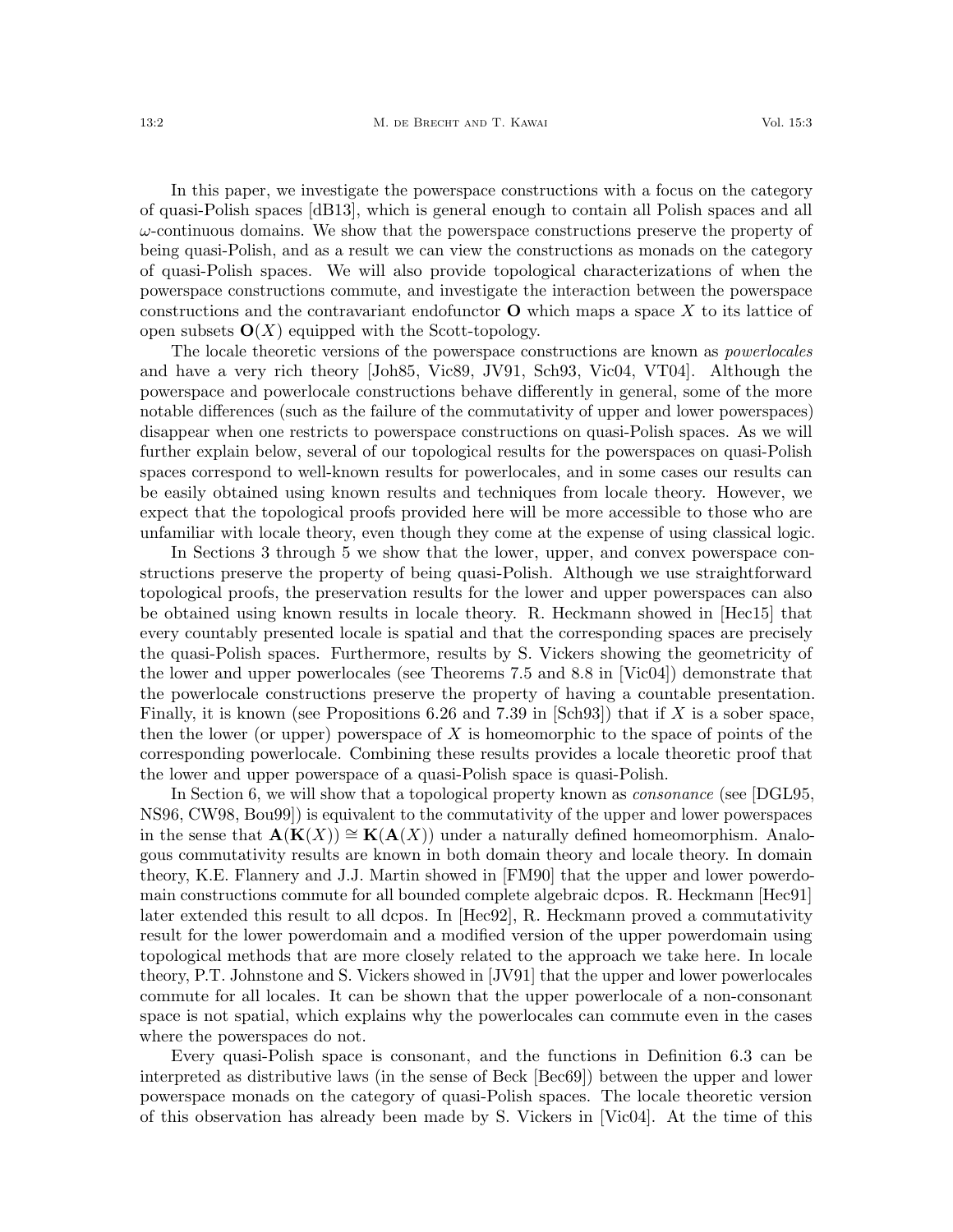writing we have been unable to verify whether the upper and lower powerspace constructions preserve consonance, which prevents us from extending this result to the more general category of consonant spaces.

Section [6](#page-9-0) also provides connections between the composition of the upper and lower powerspace constructions with the double powerspace construction. Given a topological space X, we define the double powerspace of X to be  $O(O(X))$ . In general, the contravariant endofunctor O does not preserve the property of being quasi-Polish. However, the double powerspace construction  $\mathbf{O} \circ \mathbf{O}$  does restrict to a covariant endofunctor on the category of quasi-Polish spaces, and is naturally isomorphic to the composition of the upper power space monad with the lower powerspace monad (or vice versa) in this case. These results are analogous to the properties of the lower, upper and double powerlocales investigated in [\[Vic04,](#page-24-9) [VT04\]](#page-24-10), and show that consonance is a key property needed for the spatial and localic theories of the power constructions to agree.

If X is quasi-Polish then  $O(X)$  is quasi-Polish if and only if X is locally compact. If X is quasi-Polish but not locally compact, such as the Baire space, then  $O(X)$  will not even be countably based. From R. Heckmann's results we know that spaces of the form  $O(X)$  for quasi-Polish X are precisely the countably presented frames equipped with the Scott-topology. We investigate the powerspace constructions on these spaces in Sections [8](#page-17-0) and [9](#page-20-0) and show that  $\mathbf{A}(\mathbf{O}(X)) \cong \mathbf{O}(\mathbf{K}(X))$  and  $\mathbf{K}(\mathbf{O}(X)) \cong \mathbf{O}(\mathbf{A}(X))$  under natural homeomorphisms whenever  $X$  is quasi-Polish. Together, these results provide a complete picture of how  $\mathbf{A}, \mathbf{K}$ , and  $\mathbf{O}$  interact on quasi-Polish spaces (see a summary in Table [1](#page-0-0)) below). E. Neumann [\[Neu18\]](#page-24-18) has recently shown that computable generalizations of these results hold within the framework of computable analysis.<sup>[1](#page-2-0)</sup>

#### 2. Preliminaries

A topological space is quasi-Polish if and only if it is countably based and the topology is induced by a Smyth-complete quasi-metric (see [\[dB13\]](#page-24-4)). Several equivalent characterizations of quasi-Polish spaces exist, but for this paper the most relevant characterization is that a space is quasi-Polish if and only if it is homeomorphic to a  $\Pi^0_2$ -subset of an  $\omega$ -algebraic domain (i.e., a countably based algebraic domain). A subset  $A$  of a topological space  $X$  is a  $\Pi^0_2$ -subset if there exist sequences  $(U_i)_{i \in \omega}$  and  $(V_i)_{i \in \omega}$  of open subsets of X satisfying

$$
x \in A
$$
 if and only if  $(\forall i \in \omega)[x \in U_i \Rightarrow x \in V_i].$ 

We denote the collection of  $\mathbf{\Pi}_{2}^{0}$ -subsets of  $X$  by  $\mathbf{\Pi}_{2}^{0}(X)$ . If X is quasi-Polish then a subspace A of X is quasi-Polish if and only if  $A \in \mathbf{\Pi}^0_2(X)$ .

The specialization preorder on a topological space X is defined as  $x \leq y$  if and only if x is in the closure of the singleton set  $\{y\}$ . This is a partial order if and only if X is a  $T_0$ -space, in which case it is called the *specialization order*. Given a subset  $A \subseteq X$ , we define  $\uparrow A = \{y \in X \mid (\exists x \in A) x \leq y\}$  and  $\downarrow A = \{y \in X \mid (\exists x \in A) y \leq x\}$ . Note that the argument to  $\uparrow$  and  $\downarrow$  is always a set, and when  $A = \{x\}$  is a singleton we do not abbreviate  $\uparrow A$  by  $\uparrow x$  in order to avoid potential ambiguities when working with powerspaces.

<span id="page-2-0"></span><sup>&</sup>lt;sup>1</sup>Note that the powerspaces used in computable analysis have the *sequentialization* of the upper and lower Vietoris topologies used in this paper, which is a subtle but relevant detail when dealing with noncountably based spaces such as  $O(X)$  for non-locally compact X. However, the homeomorphisms we prove in Theorems [8.4](#page-18-0) and [9.5](#page-21-0) imply (using Proposition 2.2(6) of [\[Sch15\]](#page-24-19)) that the upper and lower Vietoris topologies on the powerspaces of  $O(X)$  are already sequential when X is quasi-Polish.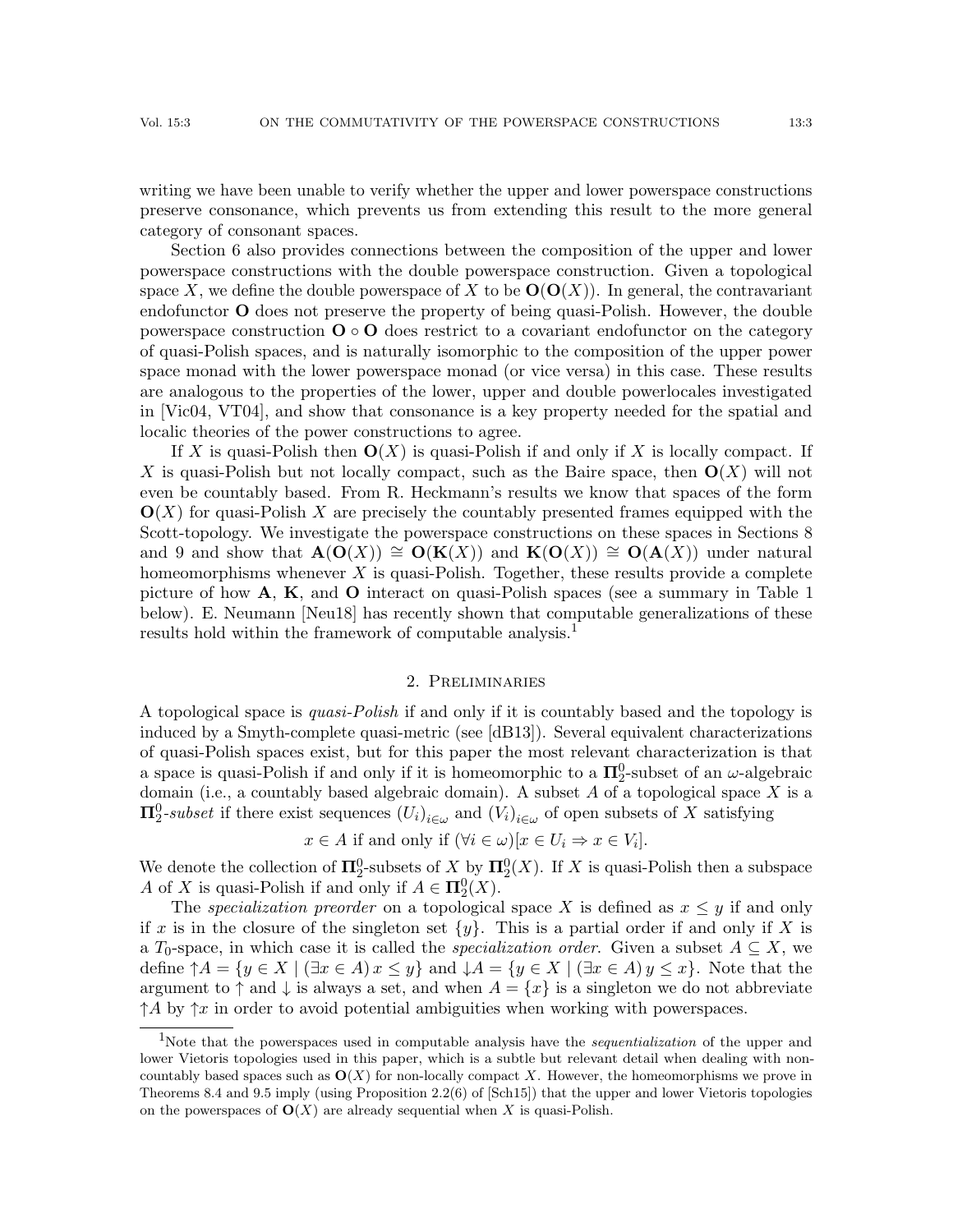$\mathbf{A}(\mathbf{K}(X)) \cong \mathbf{K}(\mathbf{A}(X))$ (see Definition [6.3](#page-10-0) and Theorem [6.14\)](#page-13-0)

| $\sigma_X: \mathbf{A}(\mathbf{K}(X)) \to \mathbf{K}(\mathbf{A}(X));$ | $\sigma_X(\mathcal{A}) = \{A \in \mathbf{A}(X) \mid (\forall K \in \mathcal{A}) A \cap K \neq \emptyset\},\$ |
|----------------------------------------------------------------------|--------------------------------------------------------------------------------------------------------------|
|                                                                      | $\sigma_X^{-1}(\Box \Diamond U) = \Diamond \Box U$ (for $U \in \mathbf{O}(X)$ )                              |
| $\tau_X: \mathbf K(\mathbf A(X)) \to \mathbf A(\mathbf K(X));$       | $\tau_X(\mathcal{K}) = \{ K \in \mathbf{K}(X) \mid (\forall A \in \mathcal{K}) A \cap K \neq \emptyset \},\$ |
|                                                                      | $\tau_X^{-1}(\Diamond \Box U) = \Box \Diamond U$ (for $U \in \mathbf{O}(X)$ )                                |

 ${\bf K}({\bf A}(X)) \cong {\bf O}({\bf O}(X))$ (see Definition [6.7](#page-11-0) and Theorem [6.11\)](#page-12-0)

| $\phi_X : \mathbf K(\mathbf A(X)) \to \mathbf O(\mathbf O(X));$          | $\phi_X(\mathcal{K}) = \{ U \in \mathbf{O}(X) \,   \, \mathcal{K} \in \square \lozenge U \},\$ |
|--------------------------------------------------------------------------|------------------------------------------------------------------------------------------------|
|                                                                          | $\phi_X^{-1}(\boxtimes U) = \square \lozenge U$ (for $U \in \mathbf{O}(X)$ )                   |
| $\psi_X \colon \mathbf{O}(\mathbf{O}(X)) \to \mathbf{K}(\mathbf{A}(X));$ | $\psi_X(\mathcal{H}) = \bigcap_{U \in \mathcal{H}} \Diamond U,$                                |
|                                                                          | $\psi_X^{-1}(\Box \Diamond U) = \boxtimes U$ (for $U \in \mathbf{O}(X)$ )                      |

 $\mathbf{A}(\mathbf{O}(X)) \cong \mathbf{O}(\mathbf{K}(X))$ (see Definition [8.1](#page-17-1) and Theorem [8.4\)](#page-18-0)

| $\alpha_X : \mathbf{A}(\mathbf{O}(X)) \to \mathbf{O}(\mathbf{K}(X));$ | $\alpha_X(\mathfrak{A}) = \bigcup_{U \in \mathfrak{A}} \Box U,$                                                                  |
|-----------------------------------------------------------------------|----------------------------------------------------------------------------------------------------------------------------------|
|                                                                       | $\alpha_X^{-1}(\Delta \mathcal{A}) = \Diamond \phi_X(\sigma_X(\mathcal{A}))$ (for $\mathcal{A} \in \mathbf{A}(\mathbf{K}(X)))$ ) |
| $\beta_X: \mathbf{O}(\mathbf{K}(X)) \to \mathbf{A}(\mathbf{O}(X));$   | $\beta_X(\mathcal{U}) = \{ U \in \mathbf{O}(X) \mid \Box U \subseteq \mathcal{U} \},\$                                           |
|                                                                       | $\beta_X^{-1}(\Diamond \mathcal{H}) = \Delta \tau_X(\psi_X(\mathcal{H}))$ (for $\mathcal{H} \in \mathbf{O}(\mathbf{O}(X)))$ )    |

 ${\bf K}({\bf O}(X))\cong {\bf O}({\bf A}(X))$ (see Definition [9.1](#page-20-1) and Theorem [9.5\)](#page-21-0)

| $\gamma_X: \mathbf{K}(\mathbf{O}(X)) \to \mathbf{O}(\mathbf{A}(X));$      | $\gamma_X(\mathfrak{K}) = \bigcap_{U \in \mathfrak{K}} \Diamond U,$                                                          |
|---------------------------------------------------------------------------|------------------------------------------------------------------------------------------------------------------------------|
|                                                                           | $\gamma_X^{-1}(\triangledown \mathcal{K}) = \square \phi_X(\mathcal{K})$ (for $\mathcal{K} \in \mathbf{K}(\mathbf{A}(X)))$ ) |
| $\delta_X\colon \mathbf{O}(\mathbf{A}(X)) \to \mathbf{K}(\mathbf{O}(X));$ | $\delta_X(\mathcal{U}) = \{ U \in \mathbf{O}(X) \mid \mathcal{U} \subseteq \Diamond U \},\$                                  |
|                                                                           | $\delta_X^{-1}(\Box \mathcal{H}) = \nabla \psi_X(\mathcal{H})$ (for $\mathcal{H} \in \mathbf{O}(\mathbf{O}(X)))$ )           |

Table 1: A summary of the homeomorphisms investigated in this paper. All of these results are valid when X is quasi-Polish. The results concerning  $\mathbf{A}(\mathbf{K}(X)) \cong \mathbf{K}(\mathbf{A}(X))$ are valid when X is consonant. The results for  $\mathbf{K}(\mathbf{A}(X)) \cong \mathbf{O}(\mathbf{O}(X))$  are valid when  $X$  is countably based.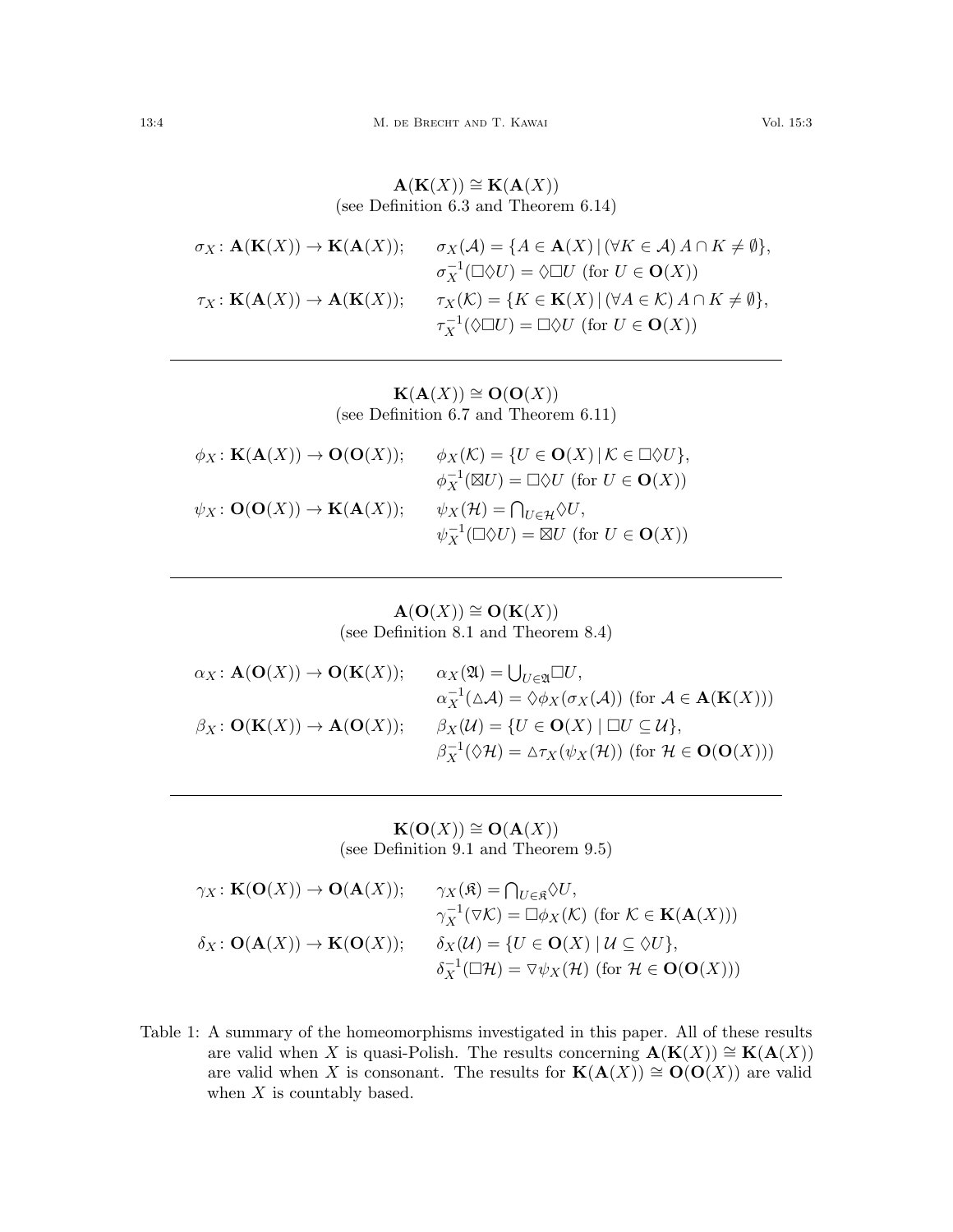We refer the reader to  $\left[\text{GHK}^{+}03\right]$  and  $\left[\text{GL}13\right]$  for background on domain theory and the Scott topology on partially ordered sets. A. Schalk's thesis [\[Sch93\]](#page-24-8) is a valuable source of information on the powerspace constructions for general topological spaces, as well as the corresponding powerdomain and powerlocale constructions.

### 3. Lower powerspaces

<span id="page-4-0"></span>The lower powerspace  $\mathbf{A}(X)$  is defined to be the set of closed subsets of X with the lower Vietoris topology. The lower Vietoris topology is generated by sets of the form  $\Diamond U = \{A \in \mathbf{A}(X) \mid A \cap U \neq \emptyset\}$  for open  $U \subseteq X$ . Note that the specialization order on  $\mathbf{A}(X)$ is subset inclusion.

It is well known that  $\bf{A}$  is a monad on the category of topological spaces (see Section 6.3) in [\[Sch93\]](#page-24-8)):

- Each continuous function  $f: Y \to X$  maps to  $\mathbf{A}(f): \mathbf{A}(Y) \to \mathbf{A}(X)$  defined as  $\mathbf{A}(f)(A) =$  $Cl<sub>X</sub>(f(A))$  (the closure of the image of A under f),
- The unit  $\eta_X^{\mathbf{A}}: X \to \mathbf{A}(X)$  maps x to  $\downarrow \{x\},$
- The multiplication  $\mu_X^{\mathbf{A}}: \mathbf{A}(\mathbf{A}(X)) \to \mathbf{A}(X)$  maps A to  $\bigcup_{A \in \mathcal{A}} A$ .

Note that  $(\eta_X^{\mathbf{A}})^{-1}(\Diamond U) = U$  and  $(\mu_X^{\mathbf{A}})^{-1}(\Diamond U) = \Diamond \Diamond U$  and  $(\mathbf{A}(f))^{-1}(\Diamond U) = \Diamond f^{-1}(U)$  for every open  $U \subseteq X$  and continuous  $f: Y \to X$ .

Given a partially ordered set  $P$ , the *weak topology* on  $P$  is generated by open sets of the form  $\{y \in P \mid y \nleq x\}$ , where x varies over elements of P. See Proposition 1.7 and Section 6.3 in [\[Sch93\]](#page-24-8) for the following.

<span id="page-4-2"></span>**Proposition 3.1.**  $\mathbf{A}(X)$  is sober and the lower Vietoris topology coincides with the weak  $topology.$ 

<span id="page-4-1"></span>**Example 3.2.** The topology on  $\mathbf{A}(X)$  is not the Scott topology in general, even when X is quasi-Polish. As a counterexample, consider the set  $X = \{\infty\} \cup \omega$  partially ordered so that every element is less than or equal to  $\infty$ , but all other elements are incomparable. X becomes a quasi-Polish space when given the weak topology, which can be seen by noting that X is homeomorphic to the  $\Pi_2^0$ -subspace  $\{S \subseteq \omega \mid (\forall n, m \in \omega) \mid n \neq m \Rightarrow (n \in S \lor m \in S) \}$  of  $\mathcal{P}(\omega)$  (where  $\mathcal{P}(\omega)$  is the powerset of the natural numbers with the Scott-topology).  $\mathbf{A}(X)$ consists of  $\emptyset$ , X, and all finite subsets of  $\omega$ . The subset of  $\mathbf{A}(X)$  of all sets containing at least two elements is Scott-open in  $\mathbf{A}(X)$ , but it is not open with respect to the lower Vietoris topology because for each non-empty open  $U \subseteq X$  the subbasic open set  $\Diamond U \subseteq \mathbf{A}(X)$ contains cofinitely many closed singletons.  $\Box$ 

Although we will not need it later, we also mention the following:

**Proposition 3.3.** If X is a countably based  $T_0$ -space then  $\eta^{\mathbf{A}}_X(X) \in \mathbf{\Pi}^0_2(\mathbf{A}(X))$  if and only if X is sober.

*Proof.* First assume X is sober and has a countable basis  $\mathcal{B}$ . Sobriety implies that  $\eta_X^{\mathbf{A}}(X)$  is precisely the subset of irreducible closed subsets of X. Furthermore,  $A \in \mathbf{A}(X)$  is irreducible if and only if A is non-empty (i.e.  $A \in \Diamond X$ ) and

$$
(\forall U, V \in \mathcal{B}) A \in (\Diamond U \cap \Diamond V) \implies A \in \Diamond (U \cap V),
$$

which clearly defines a  $\Pi_2^0$ -subset of  $\mathbf{A}(X)$ .

For the converse, simply note that  $\mathbf{A}(X)$  is always sober, that X is homeomorphic to  $\eta_X^{\mathbf{A}}(X)$ , and that every  $\Pi_2^0$ -subset of a sober space is sober [\[dB18\]](#page-24-21).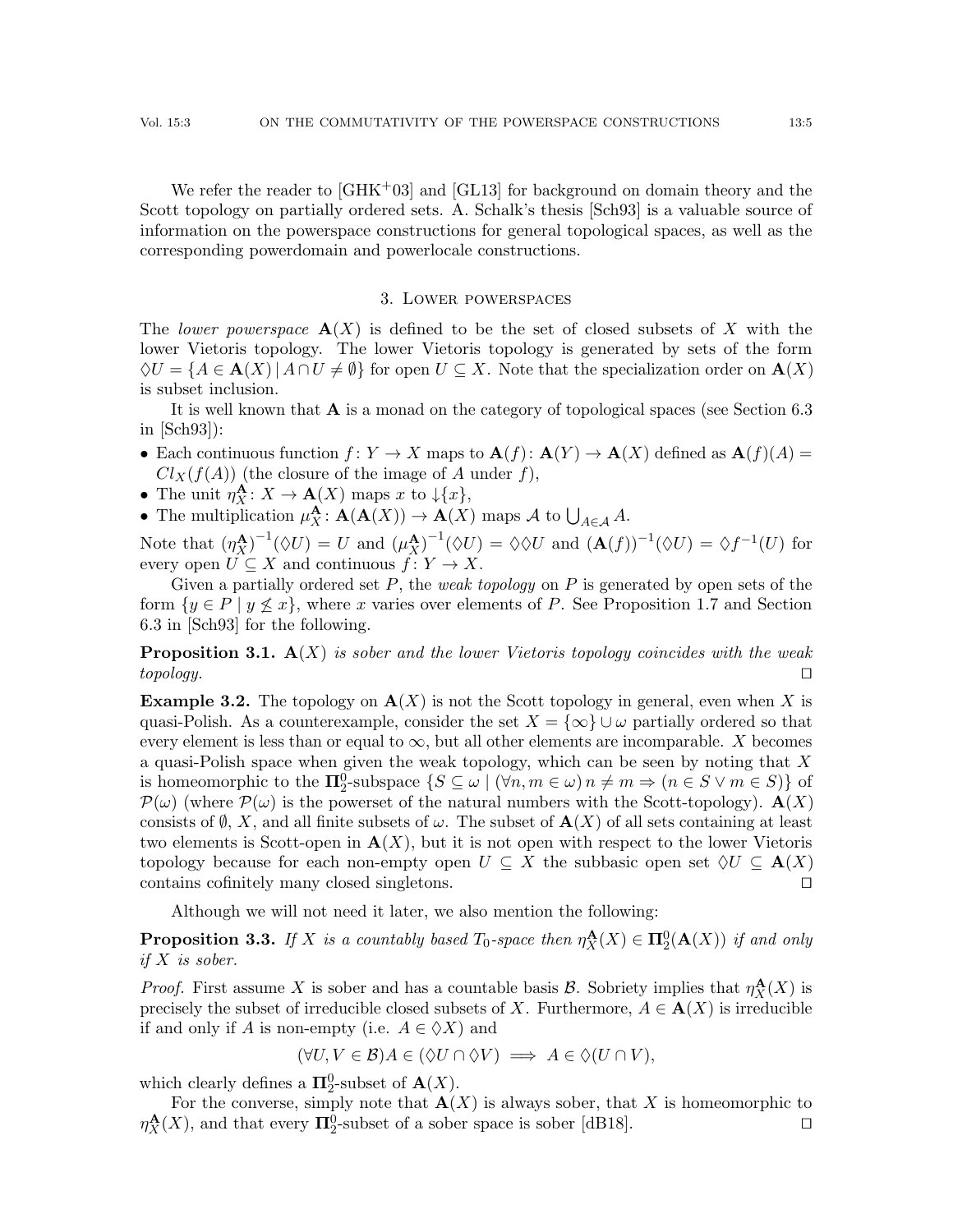A space is Baire if and only if countable intersections of dense open sets are dense. Equivalently, a space is Baire if and only if countable intersections of dense  $\Pi_2^0$ -sets are dense. The equivalence of these two definitions is not entirely obvious for non-metrizable spaces, but it is essentially the content of Theorem 2.24 of [\[Hec15\]](#page-24-11). This version of the Baire category theorem was also independently discovered in [\[BG15\]](#page-23-2) (Theorem 3.14). The dual statement (in terms of  $\Sigma_2^0$ -sets) is proven in [\[dB18\]](#page-24-21) (Lemma 5.1) for (non-empty) Baire spaces, and an alternative proof that applies to (non-empty) quasi-Polish spaces is given in [\[dB14\]](#page-24-22) (Lemma 30).

A space is completely Baire if every closed subspace is a Baire space. Completely Baire spaces play a central role in the spatiality results of  $[Hec15]$  (where the term *(extended)* local Baire property is used), and these spaces are further investigated in [\[dB18\]](#page-24-21). It was shown in [\[dB13\]](#page-24-4) that every quasi-Polish space is a Baire space, and therefore every quasi-Polish space is completely Baire because every closed subspace of a quasi-Polish space is quasi-Polish.

<span id="page-5-0"></span>**Proposition 3.4.** Let Y be a countably based completely Baire space. If  $e: X \to Y$  is a topological embedding of X into Y as a  $\Pi_2^0$ -subspace, then  $\mathbf{A}(e)$ :  $\mathbf{A}(X) \to \mathbf{A}(Y)$  is a topological embedding of  $\mathbf{A}(X)$  into  $\mathbf{A}(Y)$  as a  $\overline{\mathbf{\Pi}_{2}^{0}}$ -subspace.

*Proof.* Assume Y is a countably based completely Baire space with countable basis  $\mathcal{B}$ . Assume  $X \in \Pi_2^0(Y)$ , and let  $U_i, V_i$   $(i \in \omega)$  be open subsets of Y such that  $x \in X$  if and only if  $(\forall i \in \omega)[x \in U_i \Rightarrow x \in V_i].$ 

Let  $e: X \to Y$  be the embedding of X into Y, and let  $f = A(e): A(X) \to A(Y)$ . By definition, f maps  $A \in \mathbf{A}(X)$  to  $Cl_Y(A) \in \mathbf{A}(Y)$ . Since e is an embedding, for any open  $W \subseteq X$  there is open  $W' \subseteq Y$  such that  $W = e^{-1}(W')$ , hence  $\Diamond W = \Diamond e^{-1}(W') =$  $(\mathbf{A}(e))^{-1}(\Diamond W') = f^{-1}(\Diamond W')$ . It follows that f is a topological embedding of  $\mathbf{A}(X)$  into  $\mathbf{A}(Y)$ .

Let S be the subset of all  $A \in \mathbf{A}(Y)$  satisfying  $A \in \Diamond (B \cap U_i) \Rightarrow A \in \Diamond (B \cap V_i)$  for all  $i \in \omega$  and  $B \in \mathcal{B}$ . Clearly  $\mathcal{S} \in \Pi_2^0(\mathbf{A}(Y))$ , hence the theorem will be proved by showing that  $S = range(f).$ 

First we show  $range(f) \subseteq \mathcal{S}$ . Fix  $A \in \mathbf{A}(X)$ . Assume  $i \in \omega$  and  $B \in \mathcal{B}$  are such that  $f(A) \in \Diamond (B \cap U_i)$ . Since  $f(A) = Cl_Y(A)$  there exists  $x \in A \cap B \cap U_i$ , so the definition of X and the assumption  $A \subseteq X$  imply  $x \in A \cap B \cap V_i$ . Thus  $f(A) \in \Diamond (B \cap V_i)$ , and it follows that  $f(A) \in \mathcal{S}$ .

Finally, we show that  $S \subseteq range(f)$ . Fix  $A \in S$ . We prove that  $X \cap A$  is dense in A, hence  $A = f(A \cap X) = Cl<sub>Y</sub>(A \cap X)$ . Since  $X = \bigcap_{i \in \omega} ((Y \setminus U_i) \cup V_i)$  and Y is completely Baire, it suffices to show that  $(Y \setminus U_i) \cup V_i$  is dense in A for each  $i \in \omega$ . Let  $B \in \mathcal{B}$  be a basic open set such that  $A \cap B \neq \emptyset$ . If  $A \cap B \cap (Y \setminus U_i) = \emptyset$ , then  $A \cap B \subseteq U_i$  hence  $A \in \Diamond (B \cap U_i)$ . From the assumption  $A \in \mathcal{S}$  we obtain  $A \in \Diamond (B \cap V_i)$ , and it follows that  $(Y \setminus U_i) \cup V_i$  is dense in  $A$ .

As shown by D. Scott [\[Sco76\]](#page-24-23) (see also [\[dB13\]](#page-24-4)), a topological embedding  $e: X \to Y$ which identifies X with a  $\Pi^0$ -subspace of Y is actually an equalizer for a pair of continuous functions  $f, g: Y \to \mathcal{P}(\omega)$ , where  $\mathcal{P}(\omega)$  is the powerset of the natural numbers with the Scott topology. Therefore, the above proposition would be trivial if the functor **A** preserved equalizers. However, it is easy to see that  $A$  does not preserve equalizers in general. As a simple counterexample, let  $2 = \{0, 1\}$  have the discrete topology, define f to be the identity on 2, and let g be defined as  $g(0) = 1$  and  $g(1) = 0$ . The equalizer of f and g is the embedding  $e: \emptyset \to \mathbf{2}$  of the empty subspace  $\emptyset$  into  $\mathbf{2}$ . Note that  $\mathbf{A}(\emptyset) = \{\emptyset\}$  has exactly one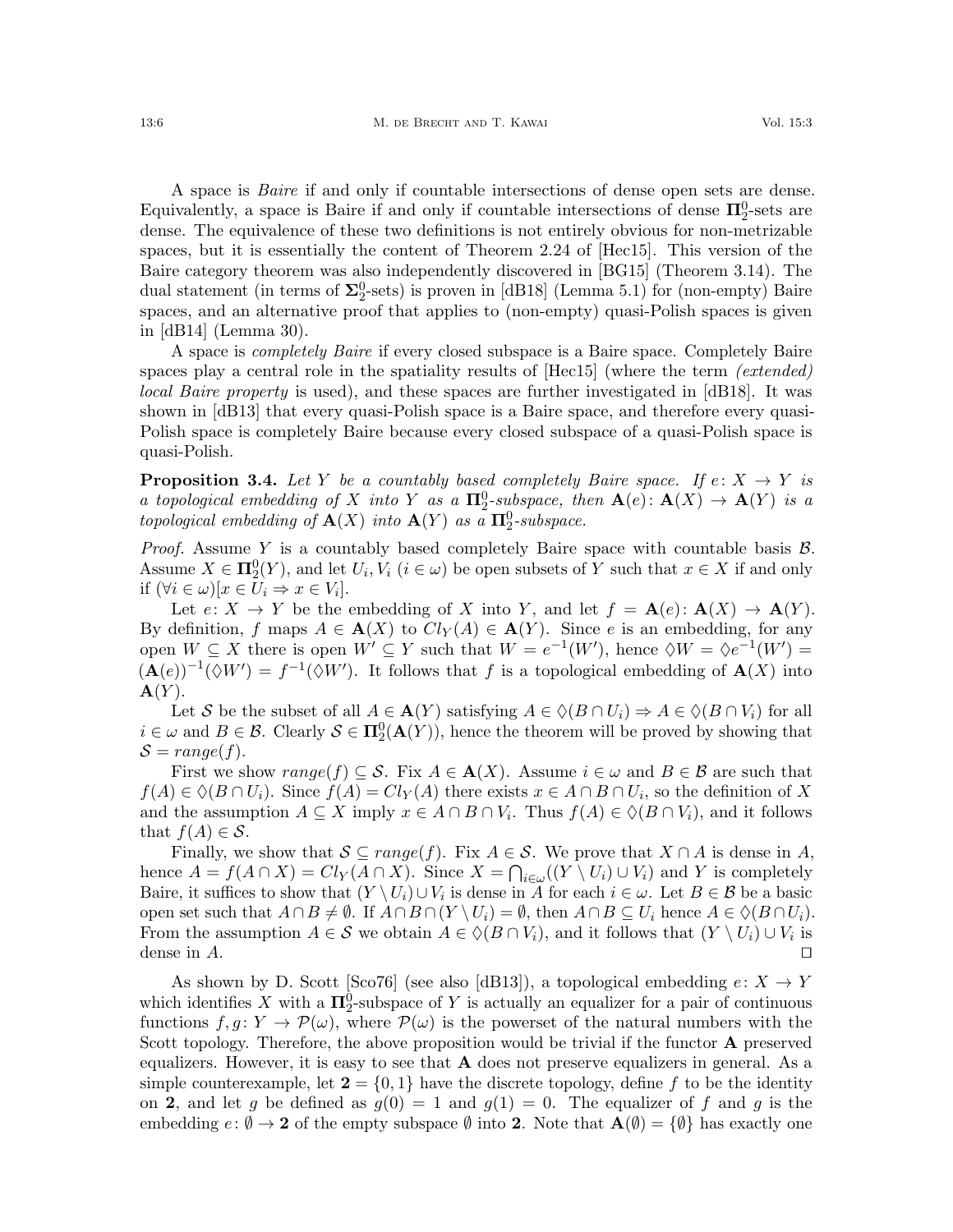point, whereas the equalizer for  $A(f)$  and  $A(g)$  is the two-point subspace  $\{\emptyset, 2\}$  of  $A(2)$ . Therefore,  $\mathbf{A}(e)$  is not the equalizer of  $\mathbf{A}(f)$  and  $\mathbf{A}(g)$ .

#### <span id="page-6-0"></span>**Theorem 3.5.** If X is quasi-Polish then  $A(X)$  is quasi-Polish.

*Proof.* We can assume without loss of generality that X is a  $\Pi_2^0$ -subspace of some  $\omega$ -algebraic domain D (in particular, we can always take  $D = \mathcal{P}(\omega)$ ). It is well known (see, e.g., the results by M. B. Smyth [\[Smy83\]](#page-24-24) and A. Schalk [\[Sch93\]](#page-24-8)) that  $A(D)$  is an  $\omega$ -algebraic domain. Every  $\omega$ -algebraic domain is quasi-Polish hence completely Baire, so Proposition [3.4](#page-5-0) implies  $\mathbf{A}(X)$  is homeomorphic to a  $\mathbf{\Pi}_2^0$ -subspace of  $\mathbf{A}(D)$ . Therefore,  $\mathbf{A}(X)$  is quasi-Polish.  $\square$ 

#### 4. Upper powerspaces

The upper powerspace  $K(X)$  is defined to be the set of compact saturated subsets of X with the upper Vietoris topology. A subset of a topological space is *saturated* if and only if it is equal to the intersection of all of its open neighborhoods. The upper Vietoris topology is generated by sets of the form  $\Box U = \{K \in \mathbf{K}(X) | K \subseteq U\}$  for open  $U \subseteq X$ . Note that the specialization order on  $K(X)$  is *reverse* subset inclusion.

It is well known that  $\bf{K}$  is a monad on the category of topological spaces (see Section 7.3) in [\[Sch93\]](#page-24-8)):

- Each continuous function  $f: Y \to X$  maps to  $\mathbf{K}(f): \mathbf{K}(Y) \to \mathbf{K}(X)$  defined as  $\mathbf{K}(f)(K) =$  $\uparrow f(K)$  (the saturation of the image of K under f),
- The unit  $\eta_X^{\mathbf{K}}: X \to \mathbf{K}(X)$  maps x to  $\uparrow \{x\},\$
- The multiplication  $\mu_X^{\mathbf{K}}: \mathbf{K}(\mathbf{K}(X)) \to \mathbf{K}(X)$  maps K to  $\bigcup_{K \in \mathcal{K}} K$ .

Note that  $(\eta_{X}^{K})^{-1}(\Box U) = U$  and  $(\mu_{X}^{K})^{-1}(\Box U) = \Box \Box U$  and  $(\mathbf{K}(f))^{-1}(\Box U) = \Box f^{-1}(U)$  for every open  $U \subseteq X$  and continuous  $f: Y \to X$ .

The proof of the next proposition was inspired by work by M. Schröder on the Scott topology on the open set lattice of sequential spaces (see, e.g., [\[Sch15\]](#page-24-19)).

<span id="page-6-1"></span>**Proposition 4.1.** If X is sober and countably based, then the upper Vietoris topology on  ${\bf K}(X)$  coincides with the Scott topology (where  ${\bf K}(X)$  is ordered by reverse subset inclusion).

*Proof.* It is known that if X is sober then  $K(X)$  is sober with respect to the upper Vietoris topology (see Lemma 7.20 in [\[Sch93\]](#page-24-8)). It follows that the upper Vietoris topology is contained within the Scott topology on  $K(X)$ .

Conversely, let  $\mathcal{H} \subseteq \mathbf{K}(X)$  be any non-empty Scott-open set and fix  $K \in \mathcal{H}$ . Assume for a contradiction that for every subset  $\mathcal{U} \subseteq \mathbf{K}(X)$  which is open with respect to the upper Vietoris topology, if  $K \in \mathcal{U}$  then  $\mathcal{U} \nsubseteq \mathcal{H}$ .  $\mathbf{K}(X)$  is countably based because X has a countable basis, so there exists a decreasing sequence of upper Vietoris open sets  $(\mathcal{U}_n)_{n\in\omega}$ forming a neighborhood basis for  $K$  in the upper Vietoris topology. By assumption there exists  $K_n \in \mathcal{U}_n \setminus \mathcal{H}$ , hence the sequence  $(K_n)_{n \in \omega}$  converges to K with respect to the upper Vietoris topology, but none of the  $K_n$  are in  $\mathcal{H}$ .

For each  $k \in \omega$ , define  $W_k = \bigcup_{n \geq k} K_n \cup K$ . Since the  $K_n$  converge to K with respect to the upper Vietoris topology, any covering of  $K$  by open sets will cover all but finitely many of the  $K_n$ , so it easily follows that each  $W_k$  is a compact saturated subset of X. We claim that  $K = \bigcap_{k \in \omega} W_k$ . Clearly K is contained in each of the  $W_k$ . Conversely, if  $x \in X \setminus K$ , then  $U = X \setminus \{x\}$  is an open subset of X containing K, hence all but finitely many  $K_n$  are in  $\Box U$ . Therefore, x is in at most finitely many  $W_k$ , which implies  $x \notin \bigcap_{k\in\omega} W_k$ .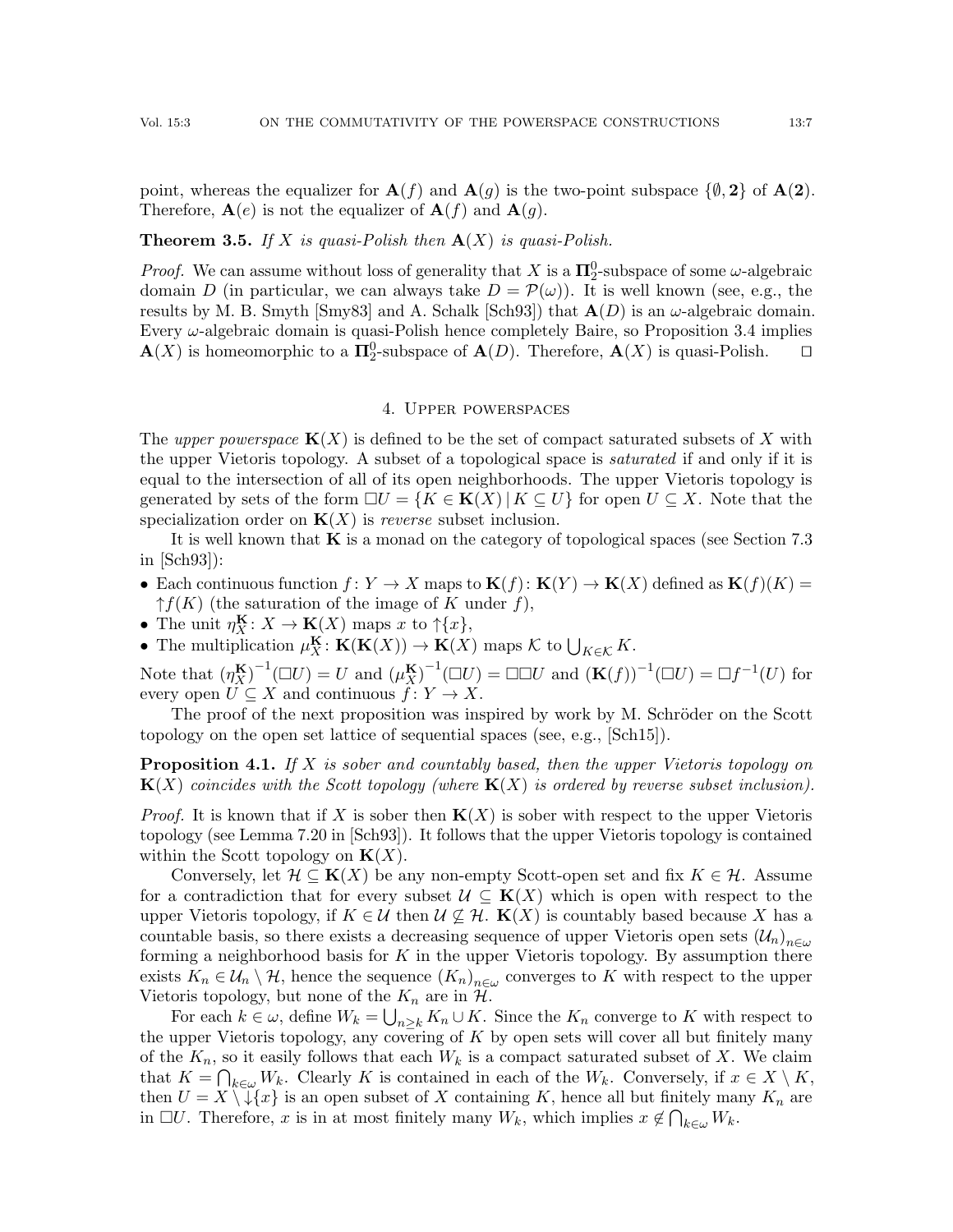Since the ordering on  $K(X)$  is reverse subset inclusion, the  $W_k$  are an increasing chain in  $K(X)$  and K is the least upper bound of this chain. Since H is Scott-open, there must be some  $k_0$  such that  $W_k$  is in  $\mathcal H$  for all  $k \geq k_0$ . But then  $K_n$  is in  $\mathcal H$  for every  $n \geq k_0$ , a contradiction.

Therefore, there must be  $\mathcal{U} \subseteq \mathbf{K}(X)$  which is open with respect to the upper Vietoris topology and satisfies  $K \in \mathcal{U} \subseteq \mathcal{H}$ . It follows that the upper Vietoris and Scott topologies coincide on  $\mathbf{K}(X)$ .

**Example 4.2.** The topology on  $K(X)$  is not the weak topology in general, even when X is quasi-Polish. As a counterexample, consider the natural numbers  $\omega$  with the discrete topology. Then  $\mathbf{K}(\omega)$  consists of all finite subsets of  $\omega$ , including the empty set, ordered by reverse subset inclusion. The singleton  $\{\emptyset\} = \Box \emptyset$  is open with respect to the upper Vietoris topology, but is not open with respect to the weak topology. Indeed, the subbasic open subsets for its weak topology are of the form  $\mathcal{U}_K = \{K' \in \mathbf{K}(X) \mid K' \not\supseteq K\}$  for  $K \in \mathbf{K}(X)$ , and clearly  $\emptyset \in \mathcal{U}_K$  if and only if  $K \neq \emptyset$ . But if m is any element of K, then  $\{n\} \in \mathcal{U}_K$  for each  $n \neq m$ . Therefore, any open neighborhood of  $\emptyset$  in the weak topology contains cofinitely many compact saturated singletons.  $\Box$ 

We include the following for completeness. Note that sobriety is not required for the following.

**Proposition 4.3.** If X is a countably based  $T_0$ -space then  $\eta_X^{\mathbf{K}}(X) \in \Pi_2^0(\mathbf{K}(X))$ .

*Proof.* Let B be a countable basis for X which is closed under finite unions. Each  $K \in K(X)$ is equal to the saturation of a compact  $T_1$ -subspace of X (see, e.g., Lemma 5.2 in [\[dBSS16\]](#page-24-25)), which implies that  $K = \eta_X^{\mathbf{K}}(x)$  for some  $x \in X$  if and only if K is non-empty (i.e.  $K \notin \Box \emptyset$ ) and

$$
(\forall U, V \in \mathcal{B}) K \in \Box(U \cup V) \implies K \in (\Box U \cup \Box V).
$$

Clearly this defines a  $\Pi_2^0$ -subset of  $\mathbf{K}(X)$ .

Using the same counterexample we gave for  $A$ , it is easy to see that  $K$  does not preserve equalizers in general. However, we have the following, which was proven in [\[dBSS16\]](#page-24-25).

**Proposition 4.4.** Assume X and Y are countably based  $T_0$ -spaces and  $e: X \rightarrow Y$  is a topological embedding of X into Y as a  $\Pi_2^0$ -subspace. Then  $\mathbf{K}(e) \colon \mathbf{K}(X) \to \mathbf{K}(Y)$  is a topological embedding of  ${\bf K}(X)$  into  ${\bf K}(Y)$  as a  ${\bf \Pi}^0_2$ -subspace.

*Proof.* (*Sketch*). Assume Y is a countably based space, and let  $\beta$  be a countable basis for Y which is closed under finite unions. Assume  $X \in \mathbf{\Pi}^0_2(Y)$ , and let  $U_i, V_i$   $(i \in \omega)$  be open subsets of Y such that  $x \in X$  if and only if  $(\forall i \in \omega)[x \in U_i \Rightarrow x \in V_i].$ 

Let  $e: X \to Y$  be the embedding of X into Y, and let  $f = \mathbf{K}(e): \mathbf{K}(X) \to \mathbf{K}(Y)$ . By definition, f maps  $K \in \mathbf{K}(X)$  to  $\uparrow K \in \mathbf{K}(Y)$ . It is easy to see that f is a topological embedding of  $\mathbf{K}(X)$  into  $\mathbf{K}(Y)$ .

Let S be the subset of all  $K \in K(Y)$  satisfying  $K \in \Box(B \cup U_i) \Rightarrow K \in \Box(B \cup V_i)$  for all  $i \in \omega$  and  $B \in \mathcal{B}$ . Clearly  $S \in \mathbf{\Pi}^0_2(\mathbf{K}(Y))$ . The theorem is then proved by showing that  $S = range(f)$ . We refer to the original paper [\[dBSS16\]](#page-24-25) for a full proof.

<span id="page-7-0"></span>**Theorem 4.5.** If X is quasi-Polish then  $K(X)$  is quasi-Polish.

*Proof.* The proof is similar to that of Theorem [3.5.](#page-6-0) Note that  $\mathbf{K}(D)$  is an  $\omega$ -algebraic domain whenever D is (see M. B. Smyth [\[Smy83\]](#page-24-24) and A. Schalk [\[Sch93\]](#page-24-8)).  $\Box$ 

$$
\Box
$$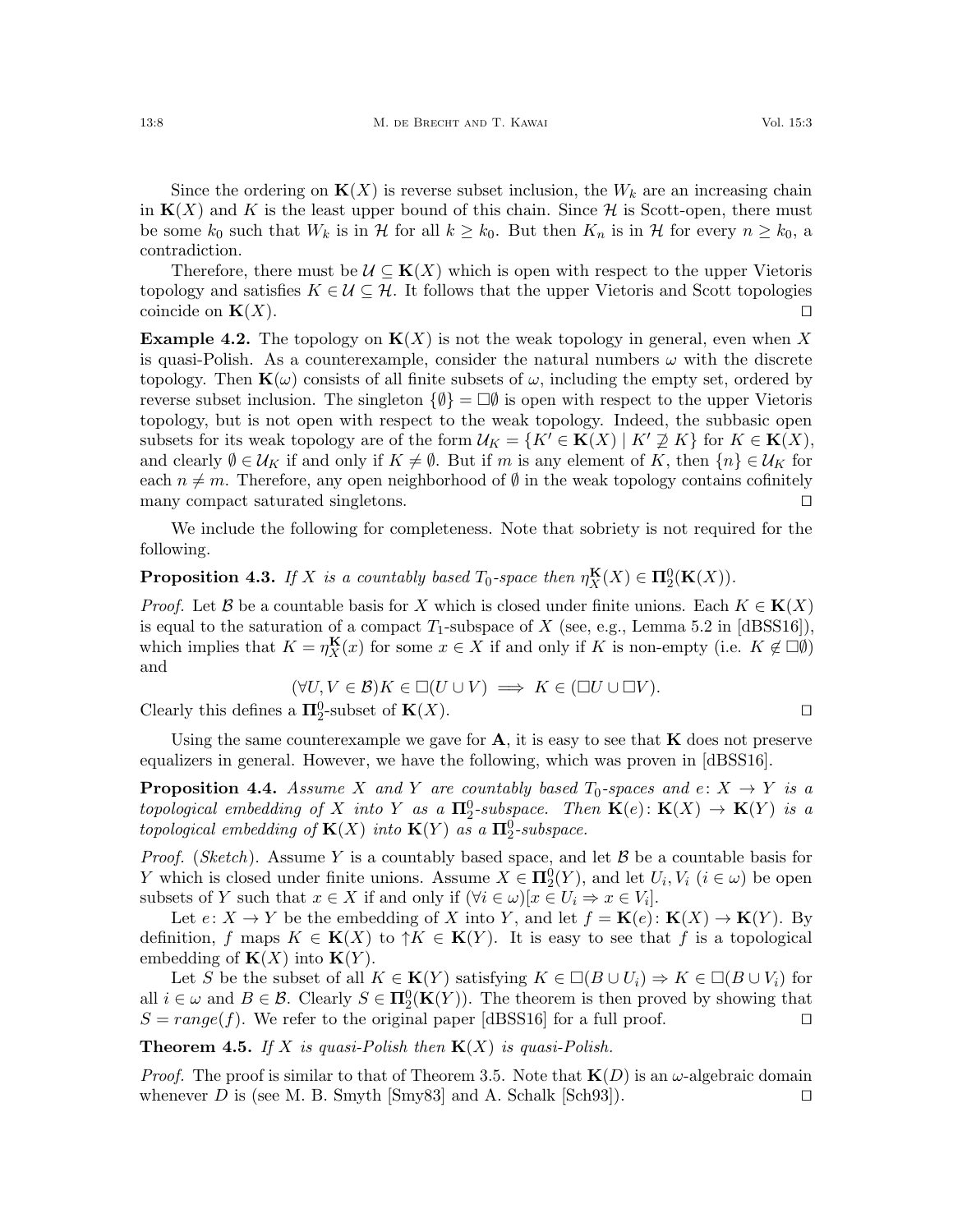## 5. Convex (Vietoris) powerspaces

<span id="page-8-0"></span>The convex (or Vietoris) powerspace  $L(X)$  is defined to be the set of lenses in X with the Vietoris topology. A subset  $L \subseteq X$  is a lens if and only if there are  $A \in \mathbf{A}(X)$  and  $K \in K(X)$  such that  $L = A \cap K$ . The Vietoris topology is the join of the lower and upper Vietoris topologies, and is generated by sets of the form  $\Diamond U = \{L \in \mathbf{L}(X) | L \cap U \neq \emptyset\}$  and  $\Box U = \{L \in \mathbf{L}(X) | L \subseteq U\}$ , where U varies over open subsets of X.

**Theorem 5.1.** If X is quasi-Polish then  $L(X)$  is quasi-Polish.

*Proof.* The space  $\mathbf{A}(X) \times \mathbf{K}(X)$  is quasi-Polish by Theorems [3.5](#page-6-0) and [4.5](#page-7-0) and because quasi-Polish spaces are closed under topological products. Furthermore, it is easy to see that  $\mathbf{L}(X)$  is homeomorphic to the subspace of  $\mathbf{A}(X) \times \mathbf{K}(X)$  consisting of all pairs  $\langle A, K \rangle$ satisfying  $Cl_X(A \cap K) = A$  and  $\uparrow(A \cap K) = K$ . We can therefore identify  $\mathbf{L}(X)$  with this subspace of  $\mathbf{A}(X) \times \mathbf{K}(X)$  and it only remains to show that it is a  $\mathbf{\Pi}^0_2$ -subspace.

Let  $\beta$  be a countable basis for X which is closed under finite unions (hence  $\beta$  contains the empty set as the empty union). We define S to be the subset of  $\mathbf{A}(X) \times \mathbf{K}(X)$  of all pairs  $\langle A, K \rangle$  satisfying the following two conditions for each  $U, V \in \mathcal{B}$ :

- (1) If  $A \in \Diamond U$  and  $K \in \Box V$  then  $A \in \Diamond (U \cap V)$ , and
- (2) If  $K \in \Box(U \cup V)$  then either  $A \in \Diamond U$  or else  $K \in \Box V$ .

Since there are only countably many conditions, and each condition is an implication between open subsets (predicates), it is clear that S is a  $\Pi_2^0$ -subset of  $\mathbf{A}(X) \times \mathbf{K}(X)$ . We conclude by proving that  $\mathbf{L}(X)$  is homeomorphic to S.

First, let  $\langle A, K \rangle$  be any pair in  $\mathbf{A}(X) \times \mathbf{K}(X)$  satisfying  $Cl_X(A \cap K) = A$  and  $\uparrow (A \cap K) = \mathbf{K}$ K. Fix any  $U, V \in \mathcal{B}$ .

- (1) If  $A \in \Diamond U$  then  $(A \cap K) \cap U \neq \emptyset$  because  $Cl_X(A \cap K) = A$ . If furthermore  $K \in \Box V$ then  $(A \cap K) \subseteq V$ , hence  $(A \cap K) \cap (U \cap V) \neq \emptyset$ . Therefore,  $A \in \Diamond U$  and  $K \in \Box V$ implies  $A \in \Diamond(U \cap V)$ .
- (2) If  $K \in \Box(U \cup V)$  and  $A \notin \Diamond U$ , then clearly  $(A \cap K) \subseteq V$ , hence  $K \in \Box V$  because  $\uparrow(A \cap K) = K.$
- It follows that  $\langle A, K \rangle \in \mathcal{S}$ .

Conversely, let  $\langle A, K \rangle$  be any element of S.

- (1) We prove that K is dense in A, hence  $Cl_X(A \cap K) = A$ . Since K is a compact saturated set, the assumption that  $\beta$  is closed under finite unions implies the set  $\mathcal{D} = \{V \in \mathcal{B} \mid K \subseteq V\}$  satisfies  $K = \bigcap \mathcal{D}$ . For each  $V \in \mathcal{D}$  we clearly have  $K \in \Box V$ , and if  $U \in \mathcal{B}$  is any basic open satisfying  $A \in \Diamond U$ , then the assumption  $\langle A, K \rangle \in \mathcal{S}$ implies  $A \in \Diamond(U \cap V)$ . Therefore, each  $V \in \mathcal{D}$  is dense in A. The countability of  $\mathcal{B}$ implies D is countable, hence  $K = \bigcap \mathcal{D}$  is dense in A because X is completely Baire.
- (2) If W is any open set containing  $A \cap K$ , then the compactness of K and the assumption that B is closed under finite unions implies there exist  $U, V \in \mathcal{B}$  such that  $U \subseteq X \setminus A$ and  $V \subseteq W$  and  $K \subseteq (U \cup V)$ . Since  $\langle A, K \rangle \in S$  and  $A \notin \Diamond U$ , we must have  $K \in \Box V$ . Thus, every open set W containing  $A \cap K$  contains K, hence  $\uparrow (A \cap K) = K$ .

It follows that  $\mathbf{L}(X)$  is homeomorphic to S, hence  $\mathbf{L}(X)$  is quasi-Polish.

The two sets of conditions used in the above proof to construct  $\mathbf{L}(X)$  as a  $\mathbf{\Pi}^0_2$ -subset of  $\mathbf{A}(X) \times \mathbf{K}(X)$  correspond to two of the axiom schemas in the locale theoretic presentation of the Vietoris locale as introduced by P.T. Johnstone in [\[Joh85\]](#page-24-5). In particular, these are the two axiom schemas which integrate the  $\Diamond$  and  $\Box$  modalities.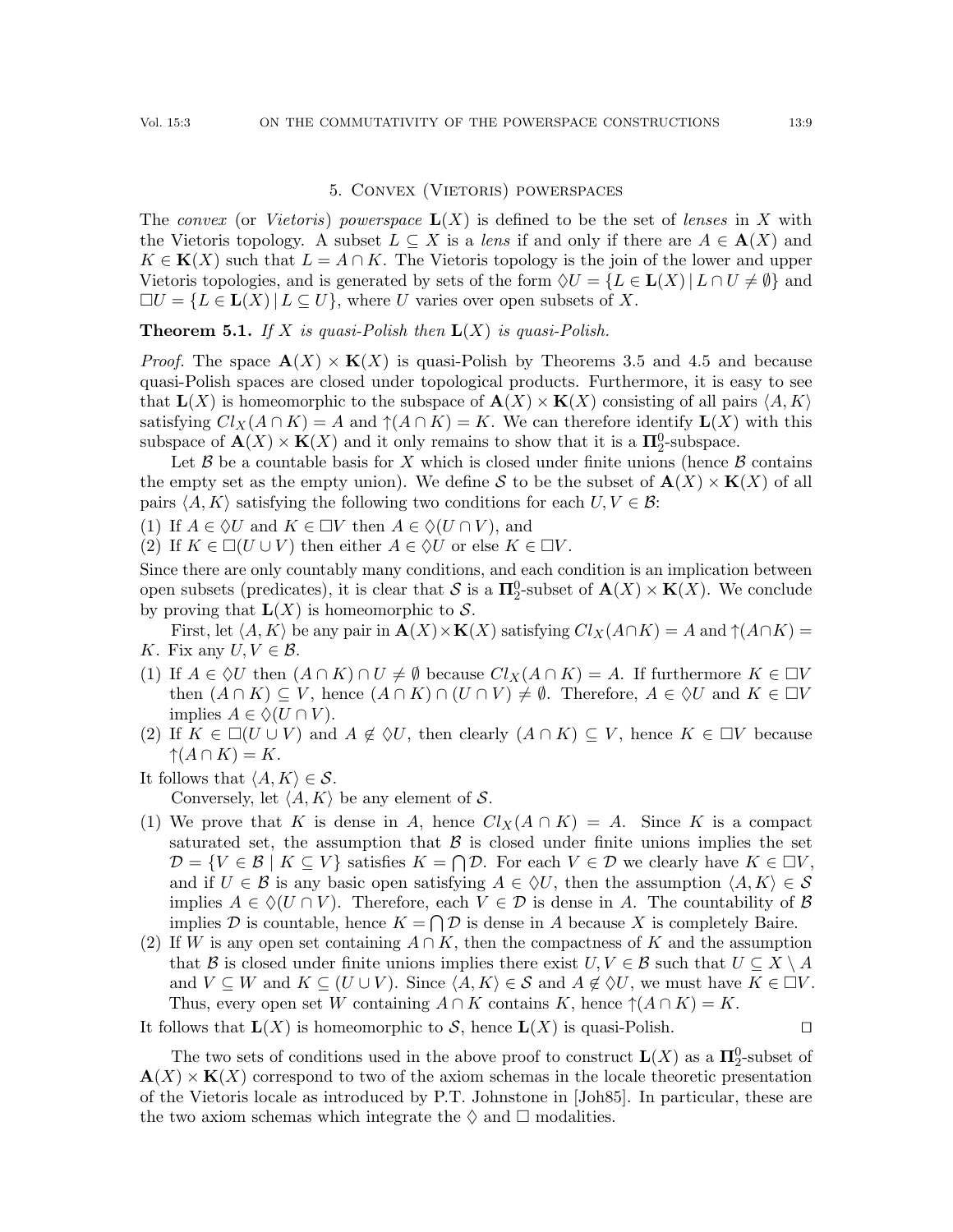## 6. Double powerspaces and consonance

<span id="page-9-0"></span>In this section we will show that a topological property known as *consonance* (see [\[DGL95,](#page-24-12) [NS96,](#page-24-13) [CW98,](#page-24-14) [Bou99\]](#page-23-0)) is equivalent to the commutativity of the upper and lower powerspaces under a naturally defined homeomorphism. Our characterization was inspired by A. Bouziad's characterization of consonant spaces in [\[Bou99\]](#page-23-0). In particular, our Theorem [6.13](#page-12-1) is closely related to Theorem 2 in [\[Bou99\]](#page-23-0).

<span id="page-9-3"></span>**Lemma 6.1.** Let  $X$  be a topological space.

<span id="page-9-1"></span>(1) The topology on  $\mathbf{A}(\mathbf{K}(X))$  is generated by sets of the form

$$
\Diamond \Box U = \{ \mathcal{A} \in \mathbf{A}(\mathbf{K}(X)) \mid (\exists K \in \mathcal{A}) \, K \subseteq U \},
$$

where  $U \subseteq X$  is open.

<span id="page-9-2"></span>(2) The topology on  $K(A(X))$  is generated by sets of the form

 $\Box \Diamond U = \{ \mathcal{K} \in \mathbf{K}(\mathbf{A}(X)) \mid (\forall A \in \mathcal{K}) A \cap U \neq \emptyset \},\$ 

where  $U \subseteq X$  is open.

*Proof.* In the following,  $\{U_j^i | i \in I \text{ and } j \in J_i\}$  vary over doubly indexed families of open subsets of X with  $J_i$  a finite index set for each  $i \in I$ .

Part [\(1\)](#page-9-1) easily follows from the fact that the topology of  $\mathbf{A}(\mathbf{K}(X))$  is generated by sets of the form

$$
\Diamond \mathcal{U} = \Diamond \bigcup_{i \in I} \bigcap_{j \in J_i} \Box U^i_j = \bigcup_{i \in I} \Diamond \Box \bigcap_{j \in J_i} U^i_j,
$$

where the second equality holds because  $\Diamond$  commutes with unions and  $\Box$  commutes with finite intersections.

For Part [\(2\)](#page-9-2), first note that the topology of  $K(A(X))$  is generated by sets of the form

$$
\Box \mathcal{U} = \Box \bigcup_{i \in I} \bigcap_{j \in J_i} \Diamond U^i_j.
$$

For any  $\mathcal{K} \in \Box \mathcal{U}$ , the compactness of K implies there is finite  $F \subseteq I$  such that

$$
\mathcal{K} \in \Box \bigcup_{i \in F} \bigcap_{j \in J_i} \Diamond U_j^i.
$$

Let S be the set of all selection functions s that map each  $i \in F$  to some  $s(i) \in J_i$ . Then

$$
\Box \bigcup_{i \in F} \bigcap_{j \in J_i} \Diamond U_j^i = \Box \bigcap_{s \in S} \bigcup_{i \in F} \Diamond U_{s(i)}^i
$$

by distributivity. Using again the fact that  $\Diamond$  commutes with unions and  $\Box$  with finite intersections, we obtain

$$
\mathcal{K} \in \bigcap_{s \in S} \Box \Diamond \bigcup_{i \in F} U_{s(i)}^i \subseteq \Box \mathcal{U},
$$

which completes the proof.  $\Box$ 

**Proposition 6.2.** The topology on  $K(A(X))$  coincides with the weak-topology.

*Proof.* Let  $U \subseteq X$  be open. Then  $\uparrow \{(X \setminus U)\}\$ is in  $\mathbf{K}(\mathbf{A}(X))$  hence the complement of  $\{\uparrow\{\uparrow\{(X \setminus U)\}\}\}\$ is open with respect to the weak topology on  $\mathbf{K}(\mathbf{A}(X))$ . We show that  $\Box \Diamond U$ is equal to the complement of  $\{\{\uparrow\}(X \setminus U)\}\$ .

For  $\mathcal{K} \in \mathbf{K}(\mathbf{A}(X))$  we have  $\mathcal{K} \notin \Box \Diamond U$  if and only if there exists  $A \in \mathcal{K}$  such that  $A \subseteq (X \setminus U)$  if and only if  $(X \setminus U) \in \mathcal{K}$  (because K is saturated) if and only if  $\mathcal{H}(X \setminus U) \subseteq \mathcal{K}$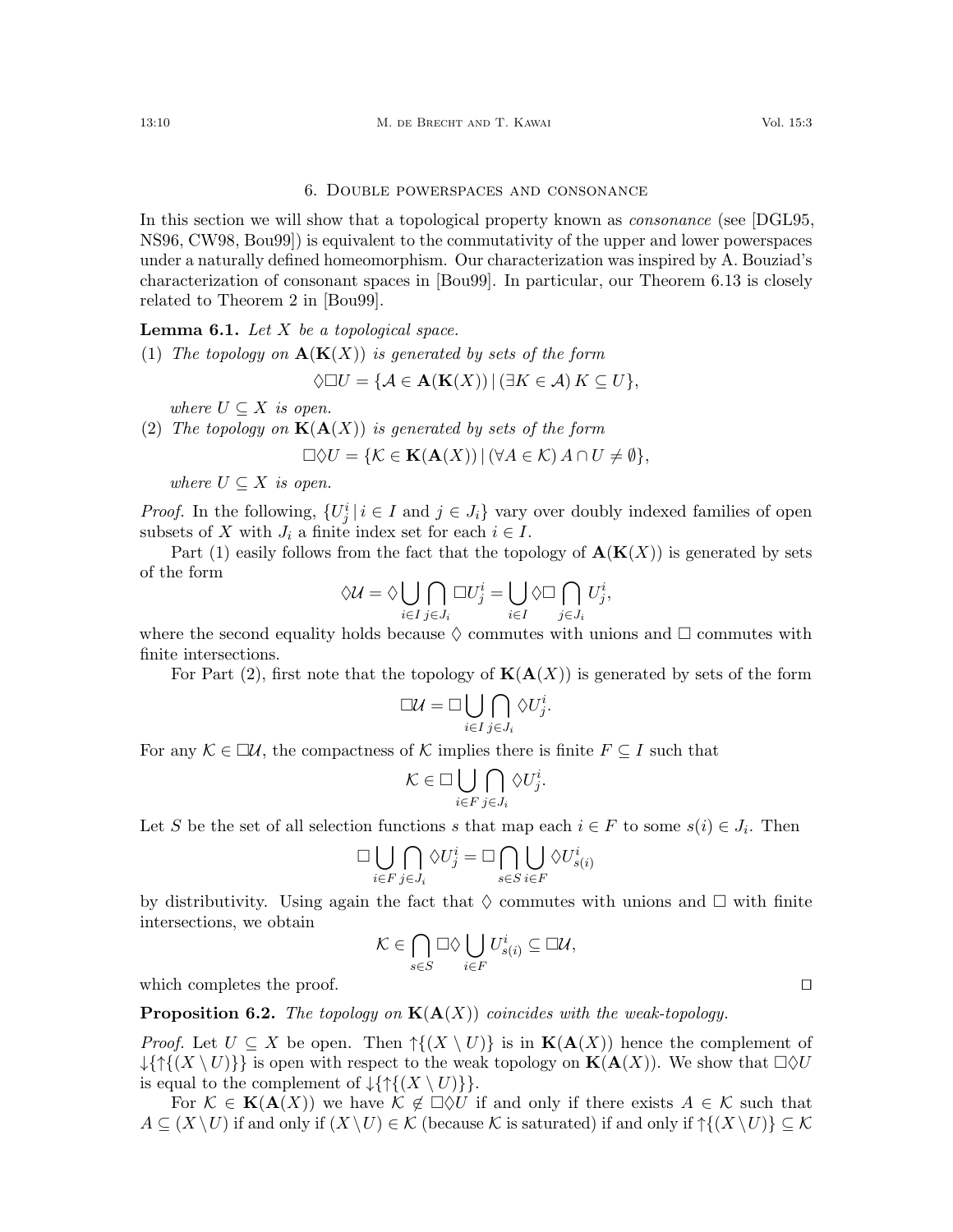if and only if  $\mathcal{K} \in \{ \{ \} \{ X \setminus U \} \}$  (because the specialization order of  $\mathbf{K}(\mathbf{A}(X))$ ) is reverse subset inclusion).  $\Box$ 

<span id="page-10-0"></span>**Definition 6.3.** For each topological space X define  $\sigma_X : \mathbf{A}(\mathbf{K}(X)) \to \mathbf{K}(\mathbf{A}(X))$  and  $\tau_X: \mathbf K(\mathbf A(X)) \to \mathbf A(\mathbf K(X))$  as

$$
\sigma_X(\mathcal{A}) = \{ A \in \mathbf{A}(X) \mid (\forall K \in \mathcal{A}) A \cap K \neq \emptyset \},\
$$
  

$$
\tau_X(\mathcal{K}) = \{ K \in \mathbf{K}(X) \mid (\forall A \in \mathcal{K}) A \cap K \neq \emptyset \}.
$$

We will usually omit the subscripts from  $\sigma_X$  and  $\tau_X$  when the space is clear from the context. R. Heckmann used similarly defined functions in [\[Hec92\]](#page-24-17) to prove a commutativity result for the lower powerdomain and a modified version of the upper powerdomain.

<span id="page-10-1"></span>**Lemma 6.4.** The function  $\sigma$  is well-defined for each topological space X. Furthermore,  $\sigma^{-1}(\Box \Diamond U) = \Diamond \Box U$  for each open  $U \subseteq X$ . In particular,  $\sigma$  is a topological embedding.

*Proof.* We first show that  $\sigma$  is well-defined. Fix  $\mathcal{A} \in \mathbf{A}(\mathbf{K}(X))$ . By the Alexander subbase theorem it suffices to show that every cover  $\bigcup_{i\in I}\Diamond U_i$  of  $\sigma(\mathcal{A})$  admits a finite subcover. Let  $U = \bigcup_{i \in I} U_i$ . Every  $A \in \sigma(A)$  has non-empty intersection with U, hence  $X \setminus U$  is not in  $\sigma(\mathcal{A})$ . By the definition of  $\sigma$  this implies there is  $K \in \mathcal{A}$  such that  $K \subseteq U$ . As K is compact, there is finite  $F \subseteq I$  such that  $K \subseteq \bigcup_{i \in F} U_i$ . Each  $A \in \sigma(A)$  intersects K, hence each  $A \in \sigma(\mathcal{A})$  intersects  $U_i$  for some  $i \in F$ . Therefore,  $\sigma(\mathcal{A}) \subseteq \bigcup_{i \in F} \Diamond U_i$ . This proves that  $\sigma(\mathcal{A}) \in \mathbf{K}(\mathbf{A}(X))$ , hence  $\sigma$  is well-defined.

If  $A \in \Diamond \Box U$  then there is  $K \in \mathcal{A}$  such that  $K \subseteq U$ . Each  $A \in \sigma(\mathcal{A})$  intersects K hence  $A \cap U \neq \emptyset$ , which implies  $\sigma(A) \in \Box \Diamond U$ .

Conversely, if  $\sigma(A) \in \Box \Diamond U$  then every  $A \in \sigma(A)$  has non-empty intersection with U, hence  $X \setminus U \notin \sigma(\mathcal{A})$ . This implies there exists  $K \in \mathcal{A}$  such that  $(X \setminus U) \cap K = \emptyset$  thus  $K \subseteq U$ . Therefore,  $\mathcal{A} \in \Diamond \Box U$ .

It immediately follows that  $\sigma$  is continuous. Furthermore, Lemma [6.1](#page-9-3) and the fact that  $\sigma^{-1}(\Box \Diamond U) = \Diamond \Box U$  for each open  $U \subseteq X$  implies that every open subset of  $\mathbf{A}(\mathbf{K}(X))$  is equal to the preimage under  $\sigma$  of some open subset of  $K(A(X))$ . Therefore,  $\sigma$  is a topological embedding.  $\square$ 

<span id="page-10-2"></span>**Lemma 6.5.** The function  $\tau$  is well-defined. Furthermore,  $\tau^{-1}(\Diamond \Box U) \subseteq \Box \Diamond U$  for each *open*  $U \subseteq X$ .

*Proof.* Fix  $\mathcal{K} \in \mathbf{K}(\mathbf{A}(X))$ . If  $K \notin \tau(\mathcal{K})$  then there is  $A \in \mathcal{K}$  such that  $A \cap K = \emptyset$ . Clearly  $U = X \setminus A$  is an open subset of X, hence  $\Box U$  is an open subset of  $\mathbf{K}(X)$  which contains K and is disjoint from  $\tau(\mathcal{K})$ . Therefore,  $\tau(\mathcal{K}) \in \mathbf{A}(\mathbf{K}(X))$ .

If  $\tau(\mathcal{K}) \in \Diamond \Box U$  then there is  $K \in \tau(\mathcal{K})$  with  $K \subseteq U$ . Every  $A \in \mathcal{K}$  intersects K by the definition of  $\tau$ , which implies every  $A \in \mathcal{K}$  intersects U. Therefore,  $\mathcal{K} \in \Box \Diamond U$ .

Unfortunately, the previous lemma does not guarantee that  $\tau$  is continuous. Our next goal is to characterize the spaces for which  $\tau$  is continuous.

Given a topological space X, we let  $\mathbf{O}(X)$  denote the lattice of open subsets of X ordered by inclusion and equipped with the Scott-topology. O determines a contravariant endofunctor on the category of topological spaces by mapping a continuous function  $f: X \to Y$  to the corresponding frame homomorphism  $\mathbf{O}(f) = f^{-1} : \mathbf{O}(Y) \to \mathbf{O}(X)$ , which is clearly Scottcontinuous.

For  $K \in \mathbf{K}(X)$  we define

$$
\nabla K = \{ U \in \mathbf{O}(X) \mid K \subseteq U \},\
$$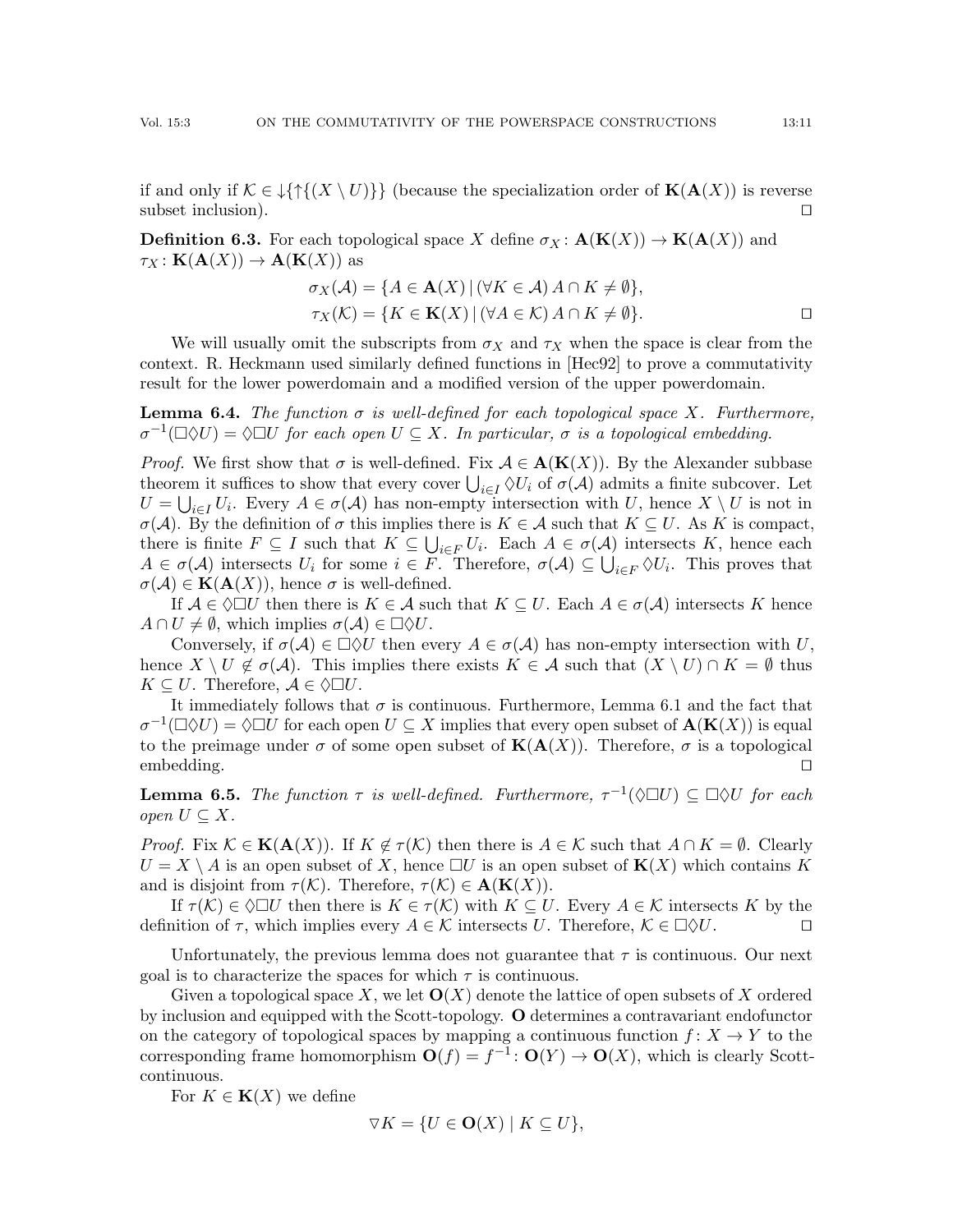which is known to be a Scott-open filter in  $\mathbf{O}(X)$ .

**Definition 6.6** (See [\[DGL95\]](#page-24-12)). A space X is *consonant* if and only if for every Scott-open  $\mathcal{H} \subseteq \mathbf{O}(X)$  and every  $U \in \mathcal{H}$  there exists  $K \in \mathbf{K}(X)$  such that  $U \in \nabla K \subseteq \mathcal{H}$ .

By the Hoffmann–Mislove theorem (see [\[GHK](#page-24-3)+03]), if X is sober then X is consonant if and only if the Scott topology on  $\mathbf{O}(X)$  has a basis consisting of Scott-open filters. It was shown in [\[dBSS16\]](#page-24-25) that quasi-Polish spaces are consonant, and it is known that a separable co-analytic metrizable space is consonant if and only if it is Polish [\[Bou99\]](#page-23-0). In particular, the space of rationals with the subspace topology inherited from the reals is not consonant [\[CW98\]](#page-24-14).

<span id="page-11-0"></span>**Definition 6.7.** For each topological space X define  $\phi_X : K(A(X)) \to O(O(X))$  and  $\psi_X : \mathbf{O}(\mathbf{O}(X)) \to \mathbf{K}(\mathbf{A}(X))$  as

$$
\phi_X(\mathcal{K}) = \{ U \in \mathbf{O}(X) \mid \mathcal{K} \in \Box \Diamond U \},
$$
  

$$
\psi_X(\mathcal{H}) = \bigcap_{U \in \mathcal{H}} \Diamond U.
$$

We will usually omit the subscripts from  $\phi_X$  and  $\psi_X$  when the space is clear from the context.

**Lemma 6.8.** The function  $\phi$  is well-defined for each topological space X.

Proof. Fix  $\mathcal{I} \subseteq \mathbf{O}(X)$  and assume  $U = \bigcup_{V \in \mathcal{I}} V$  is in  $\phi(\mathcal{K})$ . Then  $\mathcal{K} \subseteq \Diamond U = \bigcup_{V \in \mathcal{I}} \Diamond V$ . Since K is compact there is finite  $\mathcal{F} \subseteq \mathcal{I}$  such that  $\mathcal{K} \subseteq \bigcup_{V \in \mathcal{F}} \Diamond V = \Diamond \bigcup_{V \in \mathcal{F}} V$ . Therefore,  $\bigcup_{V \in \mathcal{F}} V$  is in  $\phi(\mathcal{K})$ , hence  $\phi(\mathcal{K})$  is Scott-open.

<span id="page-11-1"></span>**Lemma 6.9.** The function  $\psi$  is well-defined for each topological space X. Furthermore,  $U \in \mathcal{H}$  if and only if  $\psi(\mathcal{H}) \in \Box \Diamond U$  for each  $\mathcal{H} \in \mathbf{O}(\mathbf{O}(X)).$ 

*Proof.* We first prove the second claim. Clearly, if  $U \in \mathcal{H}$  then  $\psi(\mathcal{H}) \subseteq \Diamond U$ . Conversely,  $\psi(\mathcal{H}) \subseteq \Diamond U$  implies  $(X \setminus U) \notin \psi(\mathcal{H})$  hence there is  $V \in \mathcal{H}$  such that  $(X \setminus U) \notin \Diamond V$ . Therefore,  $V \subseteq U$  which implies  $U \in \mathcal{H}$  because  $\mathcal{H}$  is an upper set.

Next we show that  $\psi(\mathcal{H})$  is compact. Fix  $\mathcal{I} \subseteq \mathbf{O}(X)$  and assume  $\psi(\mathcal{H}) \subseteq \bigcup_{V \in \mathcal{I}} \Diamond V$ . By setting  $U = \bigcup_{V \in \mathcal{I}} V$  we obtain  $\psi(\mathcal{H}) \in \Box \Diamond U$  hence  $U \in \mathcal{H}$ . Since  $\mathcal{H}$  is Scott-open there is finite  $\mathcal{F} \subseteq \mathcal{I}$  such that  $\bigcup_{V \in \mathcal{F}} V \in \mathcal{H}$ . It follows that every  $A \in \psi(\mathcal{H})$  has non-empty intersection with some  $V \in \mathcal{F}$  hence  $\psi(\mathcal{H}) \subseteq \bigcup$  $V \in \mathcal{F} \langle V.$ 

A locale theoretic version of the following was first shown by S. Vickers [\[Vic04\]](#page-24-9) and S. Vickers and C. Townsend [\[VT04\]](#page-24-10). Recall that  $K(X)$  is ordered by reverse subset inclusion.

<span id="page-11-2"></span>**Theorem 6.10.**  $K(A(X))$  and  $O(O(X))$  are isomorphic lattices (via  $\phi$  and its inverse  $\psi$ ) for every topological space X.

*Proof.* It is easy to see that  $\phi: \mathbf{K}(\mathbf{A}(X)) \to \mathbf{O}(\mathbf{O}(X))$  and  $\psi: \mathbf{O}(\mathbf{O}(X)) \to \mathbf{K}(\mathbf{A}(X))$  are order-preserving. For  $\mathcal{H} \in \mathbf{O}(\mathbf{O}(X))$  and  $U \in \mathbf{O}(X)$  we have

$$
U \in \phi(\psi(\mathcal{H})) \iff \psi(\mathcal{H}) \in \Box \Diamond U \text{ (by definition of } \phi)
$$
  

$$
\iff U \in \mathcal{H} \text{ (by Lemma 6.9)}.
$$

Furthermore, for  $\mathcal{K} \in \mathbf{K}(\mathbf{A}(X))$  we have

$$
\psi(\phi(\mathcal{K})) \in \Box \Diamond U \iff U \in \phi(\mathcal{K}) \text{ (by Lemma 6.9)}
$$
  

$$
\iff \mathcal{K} \in \Box \Diamond U \text{ (by definition of } \phi),
$$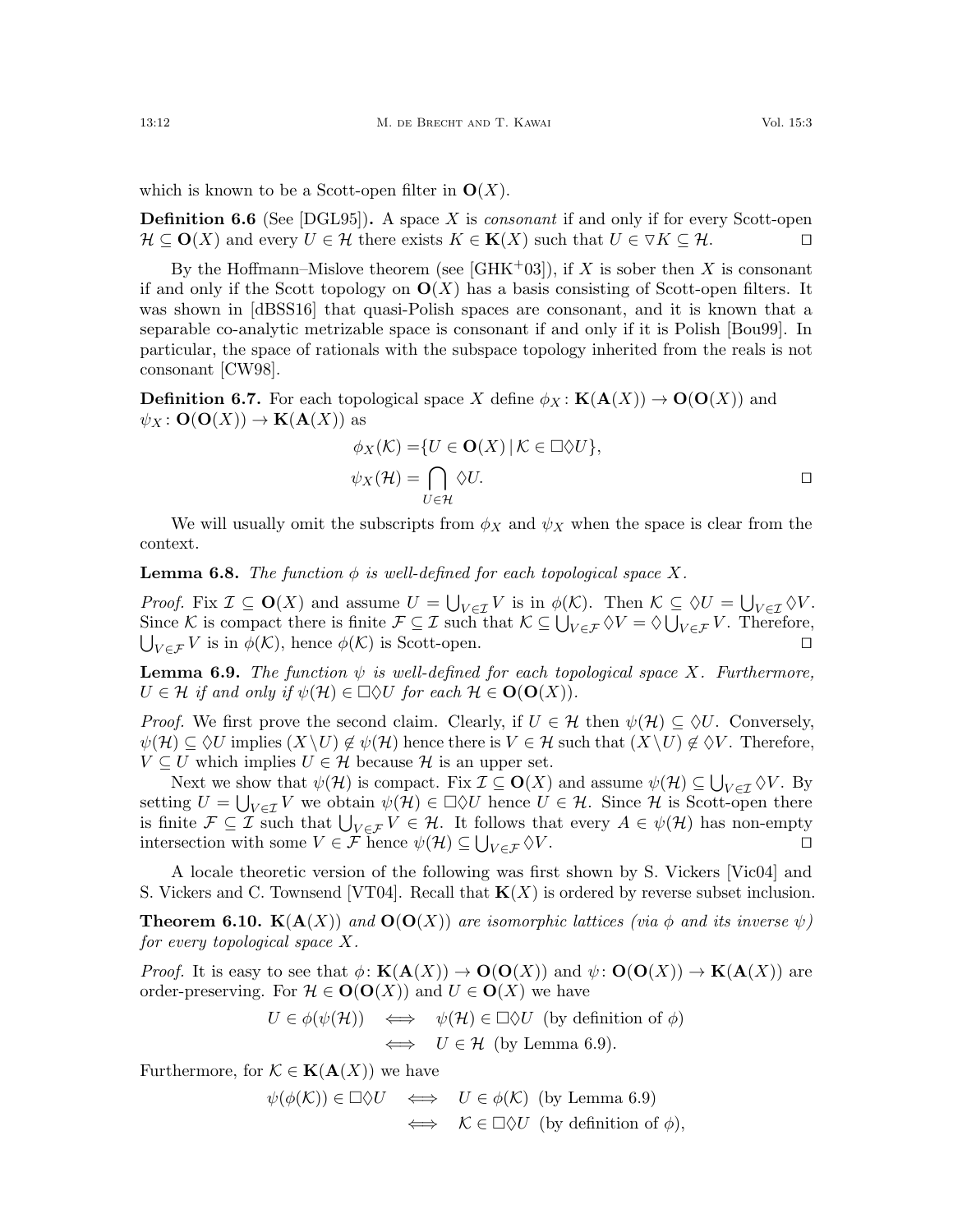thus Lemma [6.1\(](#page-9-3)[2\)](#page-9-2) implies  $\psi \circ \phi$  is the identity on  $\mathbf{K}(\mathbf{A}(X))$ . Therefore,  $\phi$  and  $\psi$  are inverses of each other.  $\Box$ 

We can say more when  $X$  is countably based.

<span id="page-12-0"></span>**Theorem 6.11.** If X is a countably based space then  $K(A(X))$  with the upper Vietoris topology is homeomorphic (via  $\phi$  and its inverse  $\psi$ ) to  $O(O(X))$  with the Scott topology. The Scott topology on  $\mathbf{O}(\mathbf{O}(X))$  has a subbasis given by sets of the form

$$
\boxtimes U = \{ \mathcal{H} \in \mathbf{O}(\mathbf{O}(X)) \mid U \in \mathcal{H} \}
$$

for open  $U \subseteq X$ .

*Proof.* Since  $\mathbf{A}(X)$  is always sober, Proposition [4.1](#page-6-1) implies the upper Vietoris topology and Scott topology coincide for  $\mathbf{K}(\mathbf{A}(X))$ . Theorem [6.10](#page-11-2) then implies  $\mathbf{K}(\mathbf{A}(X))$  and  $\mathbf{O}(\mathbf{O}(X))$ are homeomorphic. The topology on  $K(A(X))$  is generated by sets of the form  $\Box \Diamond U$ , hence the topology on  $\mathbf{O}(\mathbf{O}(X))$  is generated by sets of the form  $\boxtimes U = \psi^{-1}(\Box \Diamond U)$ .

<span id="page-12-4"></span>**Lemma 6.12.** Let X be a topological space. Then  $\nabla K \subseteq \phi(\mathcal{K})$  if and only if  $K \in \tau(\mathcal{K})$  for each  $\mathcal{K} \in \mathbf{K}(\mathbf{A}(X))$  and  $K \in \mathbf{K}(X)$ .

*Proof.* Assume  $\nabla K \subseteq \phi(K)$ . If  $A \in \mathcal{K}$  then  $\mathcal{K} \nsubseteq \phi(X \setminus A)$  hence  $(X \setminus A) \notin \phi(\mathcal{K})$ . Thus  $K \nsubseteq (X \setminus A)$  which implies  $K \cap A \neq \emptyset$ . Therefore,  $K \in \tau(\mathcal{K})$ .

Conversely, assume  $K \in \tau(\mathcal{K})$  and  $K \subseteq U$ . Each  $A \in \mathcal{K}$  intersects K hence  $A \cap U \neq \emptyset$ , which implies  $\mathcal{K} \in \Box \Diamond U$ . Therefore,  $U \in \phi(\mathcal{K})$ .

The next result is inspired by A. Bouziad's Theorem 2 in [\[Bou99\]](#page-23-0).

<span id="page-12-1"></span>**Theorem 6.13.** The following are equivalent for every topological space  $X$ :

<span id="page-12-3"></span><span id="page-12-2"></span> $(1)$  X is consonant, (2)  $\sigma: \mathbf{A}(\mathbf{K}(X)) \to \mathbf{K}(\mathbf{A}(X))$  is a bijection,

<span id="page-12-5"></span>(3)  $\tau^{-1}(\Diamond \Box U) = \Box \Diamond U$  for each open  $U \subseteq X$ .

*Proof.* [\(1](#page-12-2)  $\Rightarrow$  [2\)](#page-12-3). Assume X is consonant. We already showed that  $\sigma$  is injective in Lemma [6.4,](#page-10-1) so it only remains to show that  $\sigma$  is a surjection. Fix  $\mathcal{K} \in \mathbf{K}(\mathbf{A}(X))$ . For each  $U \in \mathbf{O}(X)$ we have

$$
\mathcal{K} \in \Box \Diamond U \iff U \in \phi(\mathcal{K})
$$
  
\n
$$
\iff (\exists K \in \mathbf{K}(X))[U \in \nabla K \subseteq \phi(\mathcal{K})] \text{ (by consonance)}
$$
  
\n
$$
\iff (\exists K \in \tau(\mathcal{K})) K \subseteq U \text{ (by Lemma 6.12)}
$$
  
\n
$$
\iff \tau(\mathcal{K}) \in \Diamond \Box U
$$
  
\n
$$
\iff \sigma(\tau(\mathcal{K})) \in \Box \Diamond U \text{ (by Lemma 6.4)},
$$

hence  $\mathcal{K} = \sigma(\tau(\mathcal{K}))$ . Therefore,  $\sigma$  is surjective.

 $(2 \Rightarrow 3)$  $(2 \Rightarrow 3)$  $(2 \Rightarrow 3)$ . Fix any  $\mathcal{K} \in \Box \Diamond U$  and let  $\mathcal{A} \in \mathbf{A}(\mathbf{K}(X))$  be such that  $\sigma(\mathcal{A}) = \mathcal{K}$ . Lemma [6.4](#page-10-1) implies  $A \in \Diamond \Box U$ , so there is some  $K \in \mathcal{A}$  such that  $K \subseteq U$ . Since  $\sigma(A) = \mathcal{K}$ , every  $A \in \mathcal{K}$  has non-empty intersection with K, which implies  $K \in \tau(\mathcal{K})$ . Clearly  $K \in \tau(\mathcal{K})$ demonstrates that  $\tau(\mathcal{K}) \in \Diamond \Box U$ . Therefore,  $\Box \Diamond U \subseteq \tau^{-1}(\Diamond \Box U)$ , and the converse inclusion is by Lemma [6.5.](#page-10-2)

 $(3 \Rightarrow 1)$  $(3 \Rightarrow 1)$  $(3 \Rightarrow 1)$ . If  $\mathcal{H} \subset \mathbf{O}(X)$  is Scott-open and  $U \in \mathcal{H}$  then  $\psi(\mathcal{H}) \in \Box \Diamond U$  by Lemma [6.9.](#page-11-1) The assumption on  $\tau$  implies  $\tau(\psi(\mathcal{H})) \in \Diamond \Box U$ , hence there is  $K \in \tau(\psi(\mathcal{H}))$  with  $K \subseteq U$ . By the definition of  $\tau$ , every  $A \in \psi(\mathcal{H})$  has non-empty intersection with K. It follows that whenever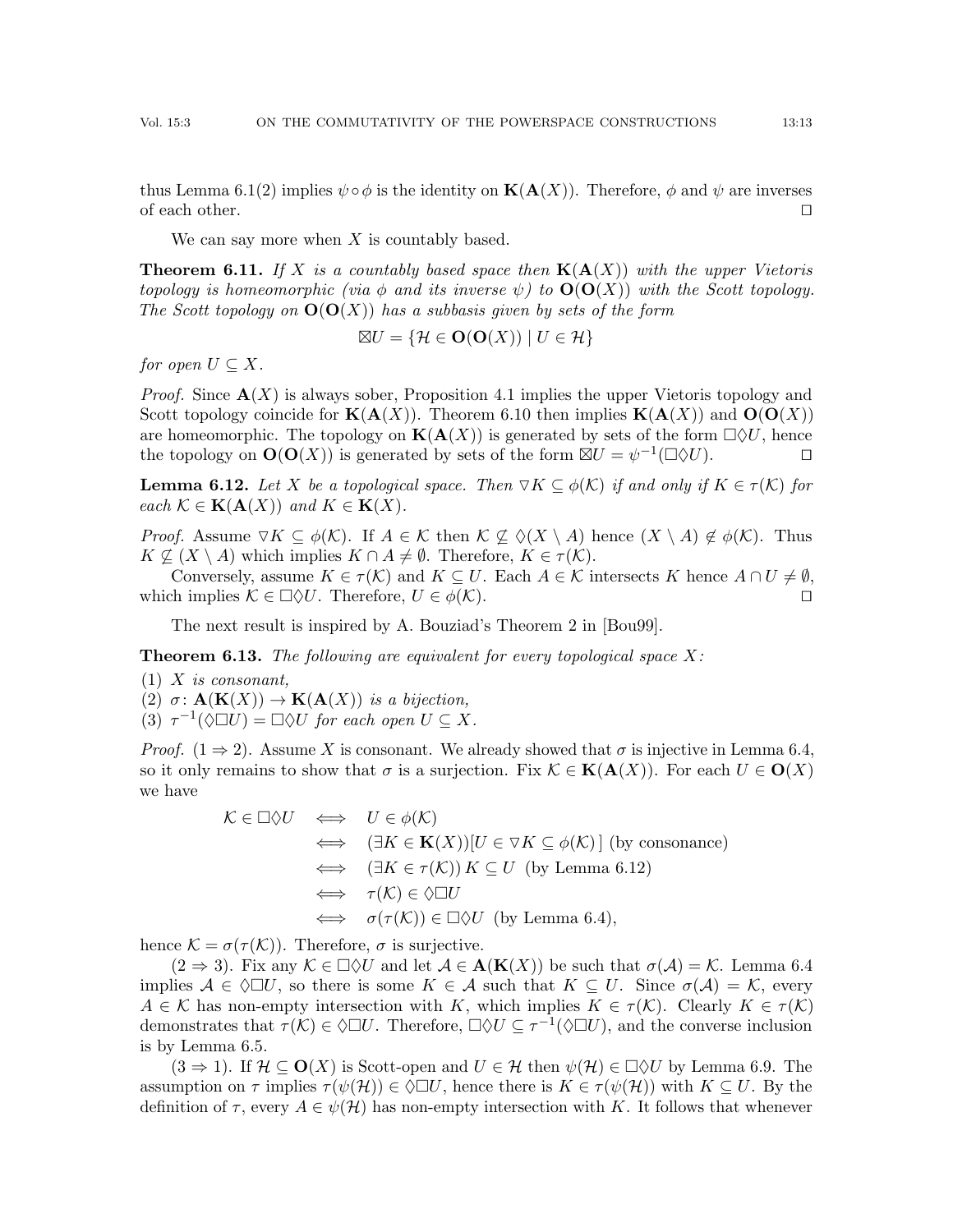$V \subseteq X$  is open and  $K \subseteq V$  then  $\psi(\mathcal{H}) \in \Box \Diamond V$ , hence  $V \in \mathcal{H}$  by Lemma [6.9.](#page-11-1) Therefore, X is consonant.  $\Box$ 

Lemma [6.4](#page-10-1) and Theorem [6.13](#page-12-1) together imply the following.

<span id="page-13-0"></span>**Theorem 6.14.** If X is consonant then  $\mathbf{A}(\mathbf{K}(X))$  and  $\mathbf{K}(\mathbf{A}(X))$  are homeomorphic (via  $\sigma$ and its inverse  $\tau$ ).

**Corollary 6.15.** If X is a countably based consonant space, then  $\mathbf{A}(\mathbf{K}(X))$ ,  $\mathbf{K}(\mathbf{A}(X))$  and  $\mathbf{O}(\mathbf{O}(X))$  are all homeomorphic. Their topologies coincide with both the weak topology and the Scott topology.  $\square$ 

In particular, if X is quasi-Polish, then  $\mathbf{A}(\mathbf{K}(X))$ ,  $\mathbf{K}(\mathbf{A}(X))$  and  $\mathbf{O}(\mathbf{O}(X))$  are all naturally homeomorphic and quasi-Polish. The naturality of the transformations  $\sigma$ ,  $\tau$ ,  $\phi$ , and  $\psi$  is easily verified by noting how the modality operators on basic open sets change under preimages of the relevant maps. Similarly, it can be shown that  $\sigma$  and  $\tau$  are distributive laws (in the sense of Beck  $\lceil \text{Bec69} \rceil$ ) between the monads **A** and **K** on the category of quasi-Polish spaces. The locale theoretic version of this observation has already been made by S. Vickers in [\[Vic04\]](#page-24-9). Currently we do not know if **A** and **K** preserve consonance, but if **A** and **K** are well-defined monads on the category of consonant spaces then  $\sigma$  and  $\tau$  are distributive laws in this more general setting as well.

It is important to note that  $\mathbf{O}(X)$  will not be quasi-Polish in general, as we will show in the following proposition. Parts of the proof depend on results we will obtain in later sections, but it is useful to give the proposition now so that the reader can better appreciate the motivation of those sections. The equivalences as described below depend on the sobriety of  $X$ , and are a special case of the more general observation by Matthias Schröder (personal communication) that if X is countably based then  $O(X)$  (with the Scott-topology) is countably based if and only if X is core-compact.

**Proposition 6.16.** The following are equivalent for every quasi-Polish space  $X$ :

- <span id="page-13-1"></span>(1) X is locally compact,
- <span id="page-13-2"></span>(2)  $\mathbf{O}(X)$  is quasi-Polish,
- <span id="page-13-3"></span>(3)  $\mathbf{O}(X)$  is countably based,
- <span id="page-13-4"></span>(4)  $\mathbf{O}(X)$  is locally compact,
- <span id="page-13-5"></span>(5)  $\mathbf{O}(\mathbf{O}(X))$  is locally compact.

*Proof.* [\(1](#page-13-1)  $\Rightarrow$  [2,](#page-13-2) [3,](#page-13-3) [4,](#page-13-4) [5\)](#page-13-5). If X is locally compact then  $O(X)$  is a continuous lattice, hence locally compact with respect to the Scott-topology (see  $|GHK^+03|$ ). Furthermore, since X is also countably based, there exists countable  $\mathcal{B} \subseteq \mathbf{K}(X)$  such that whenever  $x \in U$  there is  $K \in \mathcal{B}$  with  $x \in Int_X(K) \subseteq K \subseteq U$ , where  $Int_X(\cdot)$  is the interior operator for X. Since X is consonant, one easily verifies that  $\{\triangledown K | K \in \mathcal{B}\}\$ is a countable basis for  $O(X)$ . We will see later (Corollary [8.6\)](#page-20-2) that  $\mathbf{O}(X)$  is sober, and every countably based locally compact sober space is quasi-Polish [\[dB13\]](#page-24-4). Repeating the above argument for  $O(X)$  shows that  $\mathbf{O}(\mathbf{O}(X))$  is locally compact.

 $(2 \Rightarrow 3)$  $(2 \Rightarrow 3)$  $(2 \Rightarrow 3)$  holds by definition.

 $(3 \Rightarrow 1)$  $(3 \Rightarrow 1)$  $(3 \Rightarrow 1)$ . Assume  $\mathbf{O}(X)$  is countably based. Both X and  $\mathbf{O}(X)$  are sequential spaces, hence  $E = \{(x, U) \mid x \in U\}$  is a sequentially open subset of  $X \times \mathbf{O}(X)$  (see items (1) and (3) of Proposition 2.2 in [\[Sch15\]](#page-24-19)). Therefore, E is open because  $X \times \mathbf{O}(X)$  is countably based. Now using the fact that X is consonant, given any pair  $(x, U) \in X \times O(X)$ , we have that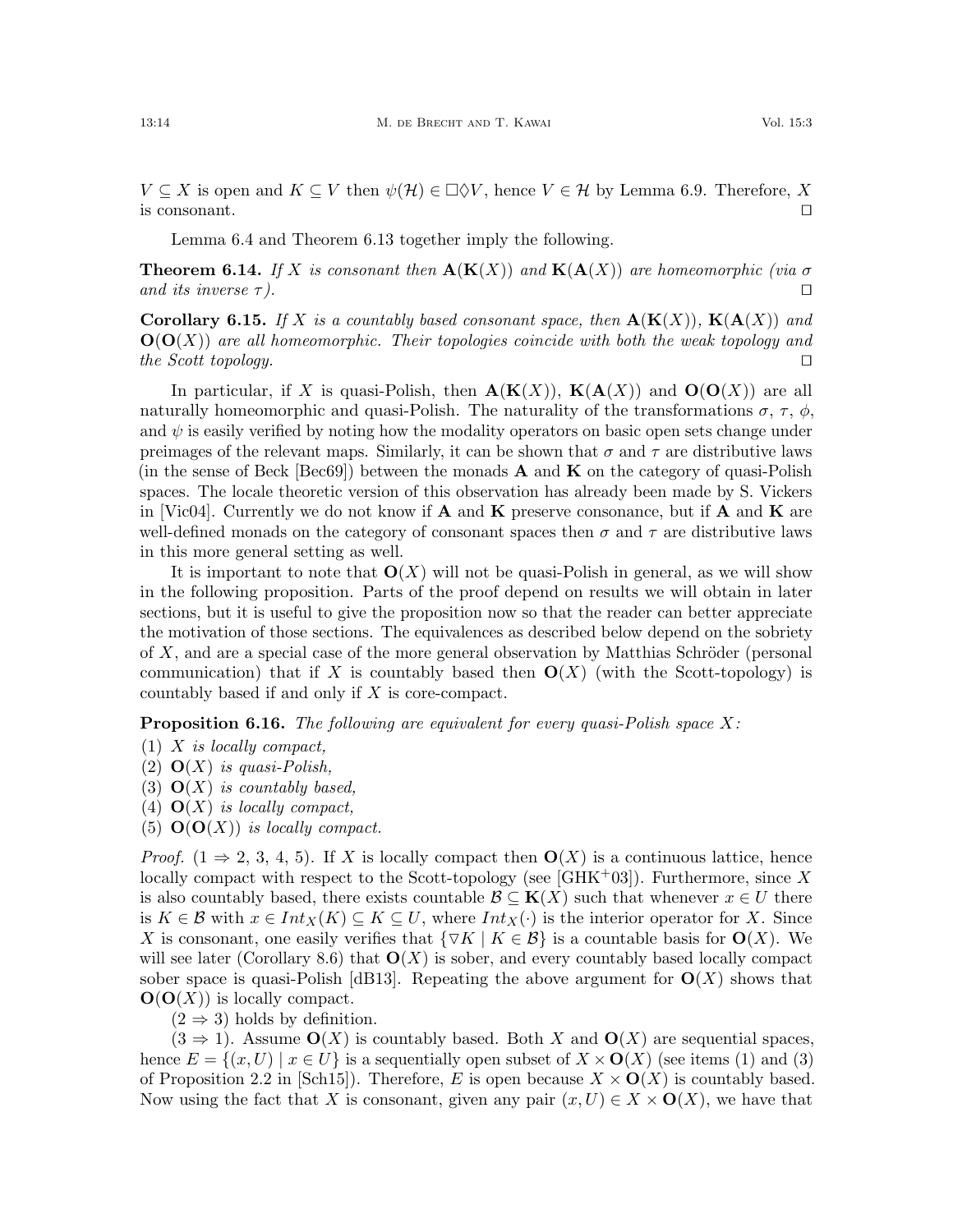$x \in U$  if and only if there exists  $W \in \mathbf{O}(X)$  and  $K \in \mathbf{K}(X)$  with  $(x, U) \in W \times \triangledown K \subseteq E$ , which is possible if and only if  $x \in W \subseteq K \subseteq U$ . Therefore, X is locally compact.

 $(4 \Rightarrow 1)$  $(4 \Rightarrow 1)$  $(4 \Rightarrow 1)$ . Assume  $\mathbf{O}(X)$  is locally compact. If U is an open neighborhood of  $x \in X$  then the local compactness of  $\mathbf{O}(X)$  and the consonance of X implies there are  $\mathcal{K} \in \mathbf{K}(\mathbf{O}(X))$  and  $K \in \mathbf{K}(X)$  with  $U \in \nabla K \subseteq \mathcal{K} \subseteq \nabla \uparrow \{x\}$ . We will show later (Corollary [9.6\)](#page-23-3) that  $V = \bigcap \mathcal{K}$ is open, and it is easy to verify that  $x \in V \subseteq K \subseteq U$ . Therefore, X is locally compact.

 $(5 \Rightarrow 3)$  $(5 \Rightarrow 3)$  $(5 \Rightarrow 3)$ . Assume  $O(O(X))$  is locally compact.  $O(O(X))$  is quasi-Polish by our assumption on X, so the implication  $(1 \Rightarrow 3)$  $(1 \Rightarrow 3)$  $(1 \Rightarrow 3)$  applies and  $O(O(O(X)))$  is countably based. Since X is countably based it is a qcb-space,<sup>[2](#page-14-0)</sup> hence Proposition 2.2(6) in [\[Sch15\]](#page-24-19) implies  $\mathbf{O}(X)$  is a sequential space, and it follows that  $\mathbf{O}(X)$  topologically embeds into  $\mathbf{O}(\mathbf{O}(\mathbf{O}(X)))$ by Corollary 6.4 of [\[dBSS16\]](#page-24-25). Therefore,  $O(X)$  is countably based.  $\square$ 

From the above proposition, we see that  $\mathbf{O}(\mathbf{O}(\omega^{\omega}))$ , where  $\omega^{\omega}$  is the Baire space, is an example of a complete lattice which is quasi-Polish but not locally compact when given the Scott topology.

#### 7. Co-consonance and strongly compact sets

In this section we gather together some results which will be useful when we later investigate the powerspace monads on  $\mathbf{O}(X)$ .

For  $A \in \mathbf{A}(X)$  we define

$$
\Delta A = \{ U \in \mathbf{O}(X) \mid A \cap U \neq \emptyset \}.
$$

Since  $\Delta A$  equals the complement of  $\mathcal{L}(X\setminus A)\in \mathbf{A}(\mathbf{O}(X))$ , it is clear that  $\Delta A$  is a Scott-open subset of  $\mathbf{O}(X)$ .

**Definition 7.1.** A space X is co-consonant if and only if for every Scott-open  $\mathcal{H} \subseteq \mathbf{O}(X)$ and every  $U \in \mathcal{H}$  there exists finite  $\mathcal{F} \subseteq \mathbf{A}(X)$  such that  $U \in \bigcap_{A \in \mathcal{F}} \Delta A \subseteq \mathcal{H}$ .

Equivalently,  $X$  is co-consonant if and only if the weak topology and Scott topology on  $\mathbf{O}(X)$  agree.

Thus, a space  $X$  is consonant if the range of the mapping

$$
\nabla: \mathbf{K}(X) \to \mathbf{O}(\mathbf{O}(X)), \quad K \mapsto \nabla K
$$

is a subbase for the Scott topology on  $O(X)$ , and X is co-consonant if the range of the mapping

$$
\Delta: \mathbf{A}(X) \to \mathbf{O}(\mathbf{O}(X)), \quad A \mapsto \Delta A
$$

is a subbase. Both of these mappings are continuous embeddings when  $X$  is countably based.

<span id="page-14-1"></span>**Proposition 7.2.** If X is a countably based space then  $O(X)$  is both consonant and coconsonant.

*Proof.* Let  $\mathfrak{U} \subseteq \mathbf{O}(\mathbf{O}(X))$  be Scott-open and assume  $\mathcal{H} \in \mathfrak{U}$ . Since X is countably based, Theorem [6.11](#page-12-0) implies there are  $U_0, \ldots, U_n \in \mathbf{O}(X)$  such that  $\mathcal{H} \in \boxtimes U_0 \cap \cdots \cap \boxtimes U_n \subseteq \mathfrak{U}$ . Then  $\mathfrak{K} = \uparrow \{U_0, \ldots, U_n\}$  is in  $\mathbf{K}(\mathbf{O}(X))$  and  $\mathcal{H} \in \nabla \mathfrak{K} \subseteq \mathfrak{U}$ , which shows that  $\mathbf{O}(X)$  is consonant. Furthermore,  $\downarrow$ { $U_i$ }  $\in$   $\mathbf{A}(\mathbf{O}(X))$  and  $\boxtimes U_i = \land \downarrow$ { $U_i$ }, which shows that  $\mathbf{O}(X)$  is  $\Box$  co-consonant.

Next we give a characterization of co-consonant spaces in terms of their compact subsets.

<span id="page-14-0"></span><sup>&</sup>lt;sup>2</sup>A quotient of a countably based space (see [\[BSS07\]](#page-23-4) for a survey).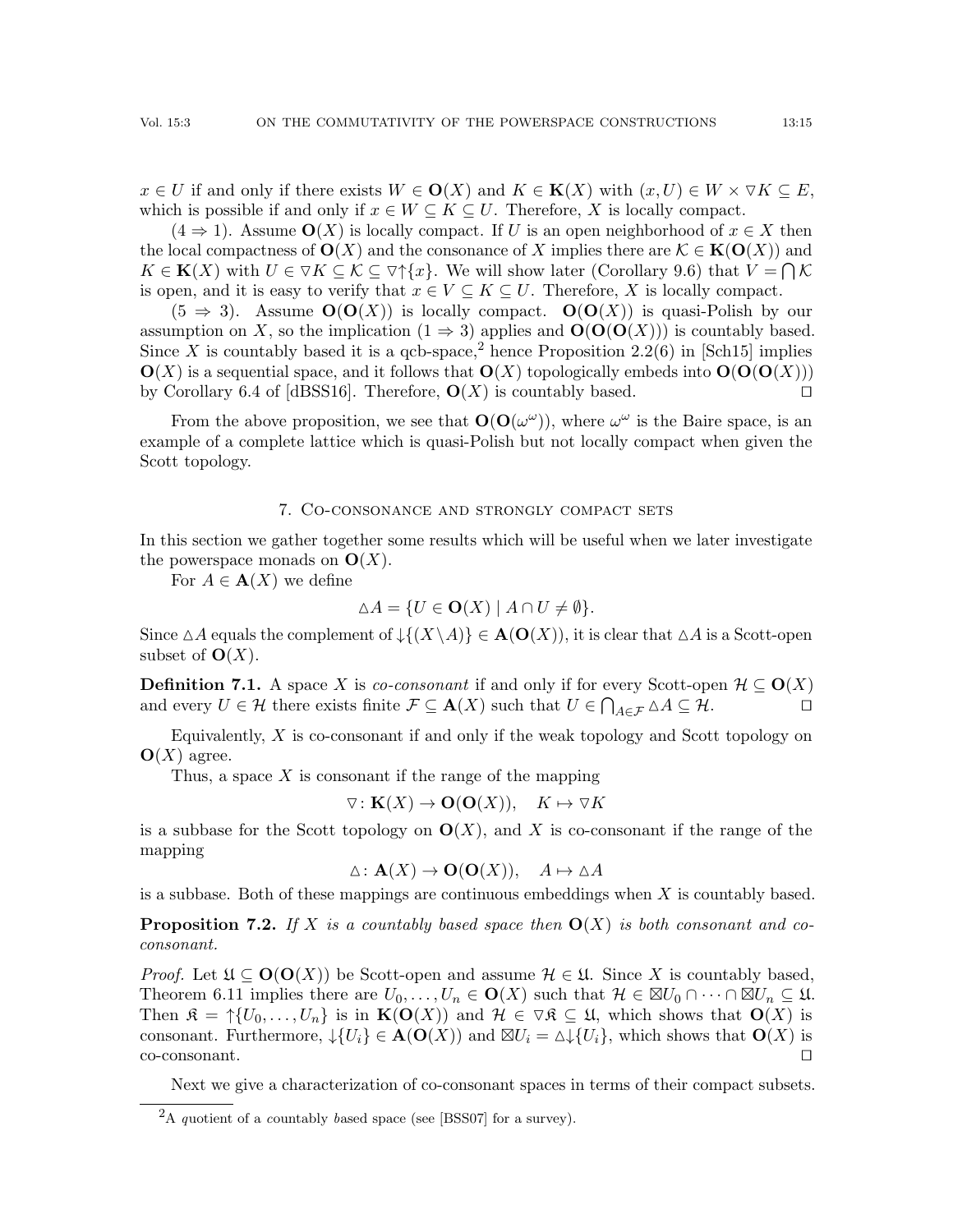**Definition 7.3** (R. Heckmann [\[Hec92\]](#page-24-17)). A compact subset K of a space X is *strongly* compact if and only if for every open  $U \subseteq X$  with  $K \subseteq U$ , there is finite  $F \subseteq X$  such that  $K \subseteq \uparrow F \subseteq U.$ 

<span id="page-15-0"></span>**Proposition 7.4.** If X is co-consonant then every  $K \in K(X)$  is strongly compact. The converse holds if X is consonant.

*Proof.* Assume X is co-consonant and  $K \in K(X)$ . If  $U \subseteq X$  is open and  $K \subseteq U$ , then  $\nabla K$  is a Scott-open subset of  $\mathbf{O}(X)$  containing U, hence by co-consonance there is finite  $\mathcal{F} \subseteq \mathbf{A}(X)$  such that  $U \in \bigcap_{A \in \mathcal{F}} \Delta A \subseteq \nabla K$ . Choose  $x_A \in U \cap A$  for each  $A \in \mathcal{F}$  and let  $F = \{x_A \mid A \in \mathcal{F}\}\.$  For any  $y \in K$  the set  $V = X \setminus \{y\}$  is an open set which does not contain K, hence  $V \notin \bigcap_{A \in \mathcal{F}} \Delta A$ . It follows that there is some  $A \in \mathcal{F}$  such that  $A \subseteq \mathcal{F}{y}$ , hence  $x_A \leq y$ . Therefore,  $K \subseteq \uparrow F \subseteq U$ .

For the converse, assume  $X$  is consonant and every compact subset of  $X$  is strongly compact. If  $U \subseteq X$  is open and  $K \in K(X)$  is such that  $U \in \nabla K$ , then by strong compactness of K there is finite F such that  $K \subseteq \uparrow F \subseteq U$ . Then  $U \in \bigcap_{x \in F} \Delta(\downarrow \{x\}) \subseteq \nabla K$ , hence X is  $\Box$ co-consonant.  $\Box$ 

In the following sections we will need to use the fact that  $K(X)$  is co-consonant whenever X is quasi-Polish. This will easily follow from the fact that every quasi-Polish space is a Wilker space, which is an important result in its own right.

**Definition 7.5** (P. Wilker [\[Wil70\]](#page-24-26)). A space is a *Wilker space* if and only if for every pair of opens  $U_1$  and  $U_2$  and compact set  $K \subseteq U_1 \cup U_2$ , there exist compact sets  $K_1 \subseteq U_1$  and  $K_2 \subseteq U_2$  such that  $K \subseteq K_1 \cup K_2$ .

Every Hausdorff space and every locally compact space is a Wilker space (see the original paper [\[Wil70\]](#page-24-26) for a proof and other applications, where this property is called condition  $(D)$ ).

We now work towards proving that every quasi-Polish space is a Wilker space. The following definition is due to V. Becher and S. Grigorieff [\[BG15\]](#page-23-2). Note however that we use the opposite of the relations defined in that paper so that they will be compatible with subset inclusion. We also explicitly include uniqueness in the fourth item of the definition because we are only concerned with  $T_0$ -spaces.

**Definition 7.6.** Let X be a topological space. A *convergent approximation relation* for X is a binary relation  $\prec$  on some basis  $\mathcal{B} \subseteq \mathbf{O}(X)$  such that for all  $U, V, W \in \mathcal{B}$ :

(1) 
$$
U \prec V
$$
 implies  $U \subseteq V$ ,

- (2)  $U \prec V \subseteq W$  implies  $U \prec W$ ,
- (3) For each  $x \in U$  there is  $O \in \mathcal{B}$  such that  $x \in O \prec U$ ,
- (4) Every sequence  $(U_i)_{i \in \omega}$  in B satisfying  $(\forall i \in \omega)[U_{i+1} \prec U_i]$  is a neighborhood basis for a unique  $x \in \bigcap_{i \in \omega} U_i$ .

A topological space X is a *convergent approximation space* if and only if there is a convergent approximation relation  $\prec$  for X on some basis  $\mathcal{B}$ .

As shown in [\[BG15\]](#page-23-2), if B and D are bases for X and  $\prec$  is a convergent approximation relation on B, then we can obtain a convergent approximation relation  $\prec'$  on D by defining

$$
O \prec' W \iff (\exists U, V \in \mathcal{B}) [O \subseteq U \prec V \subseteq W]
$$

for  $O, W \in \mathcal{D}$ .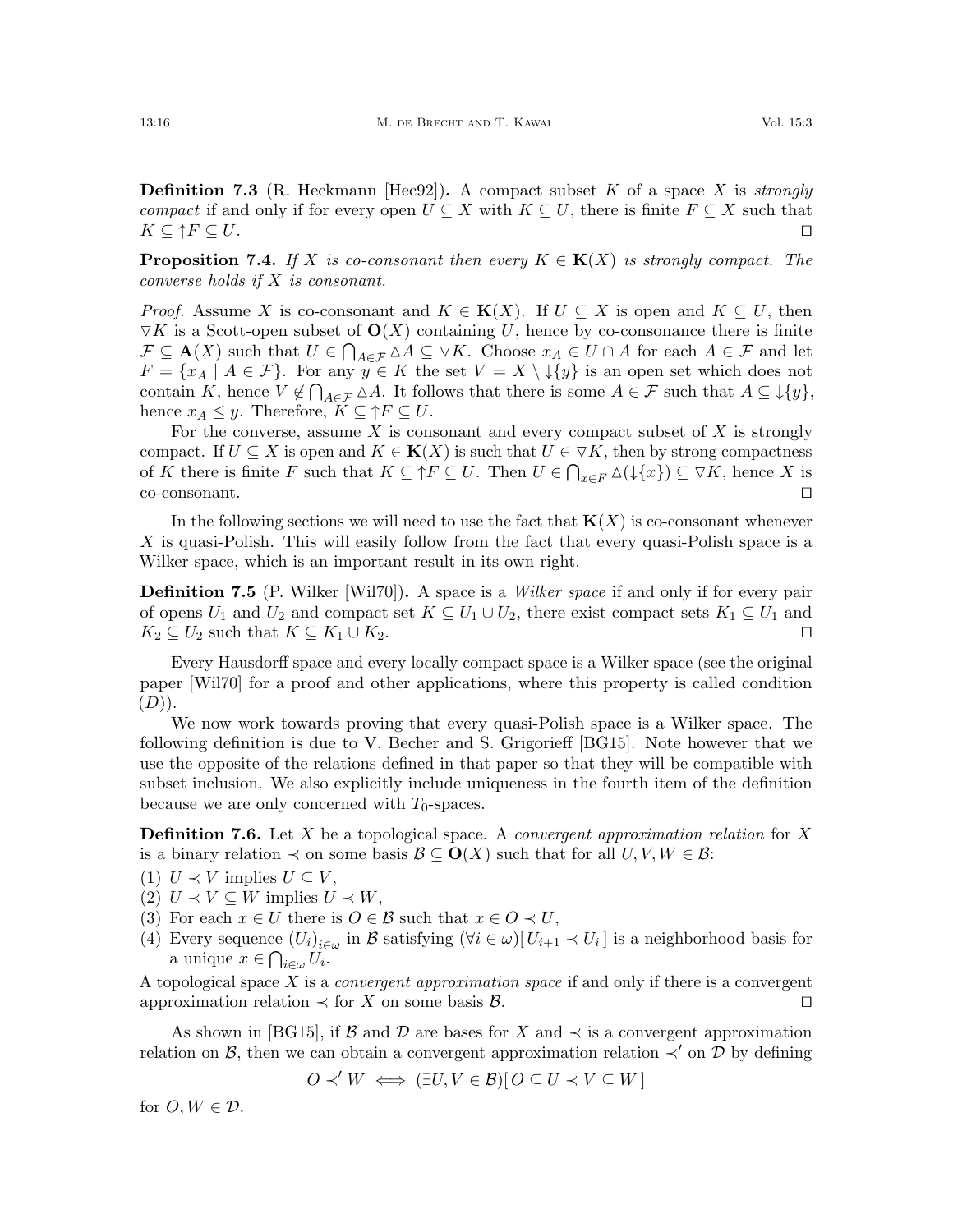For simplicity, in this paper we will only consider convergent approximation relations on X for  $\mathcal{B} = \mathbf{O}(X)$ .

**Proposition 7.7** (V. Becher and S. Grigorieff [\[BG15\]](#page-23-2)). A countably based  $T_0$ -space is quasi-Polish if and only if it is a convergent approximation space.  $\Box$ 

Let  $\omega^{\leq \omega}$  denote the set of finite sequences of natural numbers. We write  $\varepsilon$  for the empty sequence. For  $s \in \omega^{\leq \omega}$  and  $n \in \omega$  we write  $s \diamond n$  to denote the finite sequence obtained by appending n to the end of s. A finite sequence of the form  $s \diamond n$  is called an *immediate* successor of s. For  $s, t \in \omega^{\leq \omega}$  we write  $s \sqsubseteq t$  to denote that s is an initial prefix of t, and  $s \sqsubset t$  if  $s \sqsubseteq t$  and  $s \neq t$ . Similarly, we write  $s \sqsubset p$  to denote that s is a finite initial prefix of a countably infinite sequence  $p \in \omega^{\omega}$ .

A tree is a subset  $T \subseteq \omega^{\leq \omega}$  such that  $s \subseteq t \in T$  implies  $s \in T$ . An infinite sequence  $p \in \omega^{\omega}$  is a path in T if  $s \subset p$  implies  $s \in T$  for each  $s \in \omega^{\leq \omega}$ . We denote the set of paths in T by [T], and view [T] as a topological space with the subspace topology inherited from  $\omega^{\omega}$ . Note that  $[T]$  is a closed subspace of  $\omega^{\omega}$ .

**Definition 7.8.** Let X be a quasi-Polish space with convergent approximation relation  $\prec$ . An approximation scheme for X is a function  $f: T \to \mathbf{O}(X)$ , where T is a tree, such that  $s \subset t$  implies  $f(t) \prec f(s)$  for each  $s, t \in T$ . Define  $\hat{f}: [T] \to X$  to be the function mapping each infinite path  $p \in [T]$  to the unique point having  $\{f(s) \mid s \sqsubset p\}$  as a neighborhood basis.  $\square$ 

**Lemma 7.9.** Let X be a quasi-Polish space with convergent approximation relation  $\prec$ , and let  $f: T \to \mathbf{O}(X)$  be an approximation scheme. Then  $\widehat{f}: [T] \to X$  is a continuous function.

*Proof.* Assume  $p \in [T]$  and  $\widehat{f}(p) \in U$  is open. Then there exists some finite  $s \sqsubset p$  such that  $\widehat{f}(p) \in f(s) \prec U$ . The open set  $V_s = \{q \in [T] \mid s \sqsubset q\}$  satisfies  $p \in V_s \subseteq \widehat{f}^{-1}(U)$ .  $\widehat{f}(p) \in f(s) \prec U$ . The open set  $V_s = \{q \in [T] \mid s \sqsubset q\}$  satisfies  $p \in V_s \subseteq \widehat{f}^{-1}(U)$ .

A tree T is finitely branching if every  $s \in T$  has at most finitely many immediate successors in T. It is well known that  $[T]$  is a compact space whenever T is finitely branching, which can be shown using König's Lemma.

The following was observed during discussions between the first author and Klaus Keimel, and we are grateful to Klaus Keimel for allowing us to include the result here.

## **Theorem 7.10.** Every quasi-Polish space is a Wilker space.

*Proof.* Let X be quasi-Polish with convergent approximation relation  $\prec$ . Fix  $K \in K(X)$ and  $U_1, U_2 \in \mathbf{O}(X)$  and assume  $K \subseteq U_1 \cup U_2$ .

We inductively define two sequences of finite sets  $F_k, G_k \subseteq \omega^k$  and simultaneously construct functions  $f: \bigcup_{k\in\omega} F_k \to \mathbf{O}(X)$  and  $g: \bigcup_{k\in\omega} G_k \to \mathbf{O}(X)$  such that

$$
K \subseteq \left(\bigcup_{s \in F_k} f(s)\right) \cup \left(\bigcup_{t \in G_k} g(t)\right)
$$

for each  $k \in \omega$ .

First define  $F_0 = \{\varepsilon\}, G_0 = \{\varepsilon\}$  and  $f(\varepsilon) = U_1, g(\varepsilon) = U_2$ .

Assume we have defined  $F_k, G_k \subseteq \omega^k$ , and  $f(s)$  for each  $s \in F_k$ , and  $g(t)$  for each  $t \in G_k$ . Let

$$
\mathcal{I} = \{ V \in \mathbf{O}(X) \mid (\exists s \in F_k)[V \prec f(s)] \text{ or } (\exists t \in G_k)[V \prec g(t)] \}.
$$

The assumption  $K \subseteq \left(\bigcup_{s \in F_k} f(s)\right) \cup \left(\bigcup_{t \in G_k} g(t)\right)$  implies that for each  $x \in K$  there is  $s \in F_k$  with  $x \in f(s)$  or there is  $t \in G_k$  with  $x \in g(t)$ . It follows from the definition of a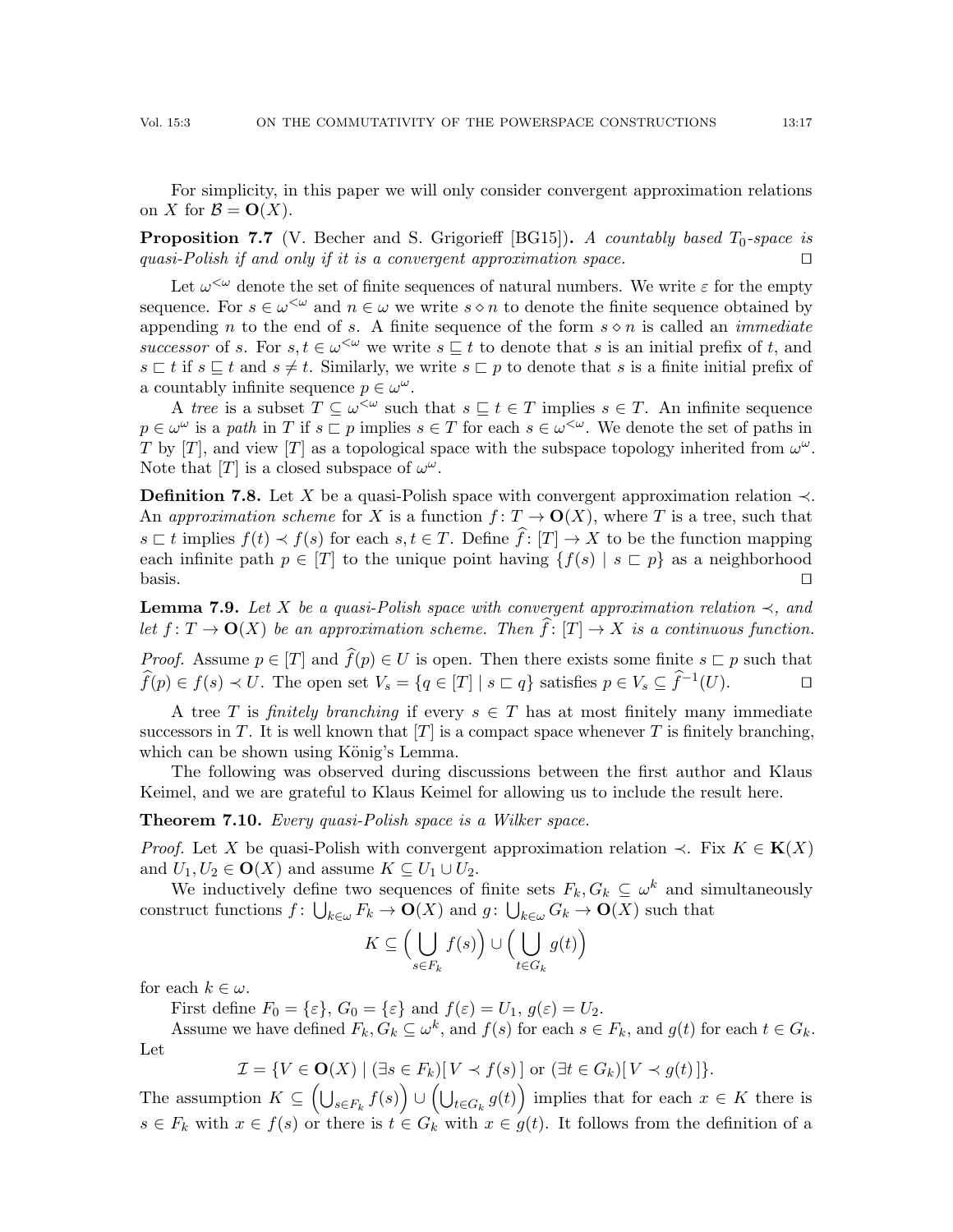convergent approximation relation that there is  $V \in \mathcal{I}$  with  $x \in V$ . From the compactness of K there exist  $V_0, \ldots, V_n \in \mathcal{I}$  covering K. Define

$$
F_{k+1} = \{ s \diamond i \mid s \in F_k \& V_i \prec f(s) \},
$$
  
\n
$$
G_{k+1} = \{ t \diamond i \mid t \in G_k \& V_i \prec g(t) \},
$$

and define  $f(s \circ i) = V_i$  for  $s \circ i \in F_{k+1}$  and  $g(t \circ i) = V_i$  for  $t \circ i \in G_{k+1}$ .

Let  $S = \bigcup_{k \in \omega} F_k$  and  $T = \bigcup_{k \in \omega} G_k$ . It is clear from the above construction that S and T are finitely branching trees, and  $f: S \to \mathbf{O}(X)$  and  $g: T \to \mathbf{O}(X)$  are approximation schemes. It follows that the ranges of the functions  $\hat{f}: [S] \to X$  and  $\hat{g}: [T] \to X$  are compact subsets of X. Let  $K_1$  be the saturation of the range of  $\hat{f}$  and let  $K_2$  be the saturation of the range of  $\widehat{g}$ . Clearly,  $K_1 \subseteq f(\varepsilon) = U_1$  and  $K_2 \subseteq g(\varepsilon) = U_2$ .

Fix  $x \in K$  and let  $W = X \setminus \{x\}$ . If  $K_1 \subseteq W$  then for each  $p \in [S]$  there is finite  $s \sqsubset p$ such that  $f(s) \subseteq W$ . The set of such s define an open covering of [S], hence the compactness of [S] and the construction of f implies there is  $k \in \omega$  such that  $f(s) \subseteq W$  for all  $s \in F_k$ . Similarly, if  $K_2 \subseteq W$  then there is  $k' \in \omega$  such that  $g(t) \subseteq W$  for all  $t \in G_{k'}$ . If we assume, without loss of generality, that  $k \geq k'$ , then

$$
K \subseteq \left(\bigcup_{s \in F_k} f(s)\right) \cup \left(\bigcup_{t \in G_k} g(t)\right) \subseteq W,
$$

which contradicts  $x \in K \setminus W$ . Therefore, it is impossible for both  $K_1$  and  $K_2$  to be subsets of W, hence  $x \in K_1 \cup K_2$ .

<span id="page-17-2"></span>**Corollary 7.11.** If X is quasi-Polish then  $K(X)$  is co-consonant.

*Proof.* Fix  $\mathcal{K} \in \mathbf{K}(\mathbf{K}(X))$  and  $\mathcal{U} \in \mathbf{O}(\mathbf{K}(X))$  such that  $\mathcal{K} \subseteq \mathcal{U}$ . From the compactness of K and the definition of the upper Vietoris topology, there exist  $U_0, \ldots, U_n \in \mathbf{O}(X)$  such that  $\mathcal{K} \subseteq \Box U_0 \cup \cdots \cup \Box U_n \subseteq \mathcal{U}$ .  $\mathbf{K}(X)$  is a Wilker space because it is quasi-Polish, and therefore there exist  $\mathcal{K}_i \in \mathbf{K}(\mathbf{K}(X))$   $(0 \leq i \leq n)$  such that  $\mathcal{K}_i \subseteq \Box U_i$  and  $\mathcal{K} \subseteq \mathcal{K}_0 \cup \cdots \cup \mathcal{K}_n$ . For each *i*, the set  $K_i = \mu_X^{\mathbf{K}}(\mathcal{K}_i) = \bigcup \mathcal{K}_i$  is in  $\mathbf{K}(X)$  and  $K_i \in \Box U_i$ . Clearly  $\mathcal{K}_i \subseteq \uparrow \{K_i\}$ , hence  $\mathcal{K} \subseteq \uparrow \{K_0, \ldots, K_n\} \subseteq \mathcal{U}$ , which shows that K is strongly compact. Since  $\mathbf{K}(X)$  is consonant, the second part of Proposition [7.4](#page-15-0) implies  $K(X)$  is co-consonant.

**Example 7.12.**  $A(X)$  is not co-consonant in general, even when X is quasi-Polish. As a counterexample, let  $X$  be the quasi-Polish space with the weak topology from Example [3.2.](#page-4-1) Then  $\mathcal{K} = \Diamond X = \mathbf{A}(X) \setminus \{ \emptyset \}$  is compact (because it is the saturation of the image of the compact space X under the continuous map  $\eta_X^{\mathbf{A}}$  and it is open in  $\mathbf{A}(X)$ , but K does not equal the saturation of a finite subset of  $\mathbf{A}(X)$ .

## 8.  $\mathbf{A}(\mathbf{O}(X))$  and  $\mathbf{O}(\mathbf{K}(X))$  are homeomorphic

<span id="page-17-1"></span><span id="page-17-0"></span>**Definition 8.1.** For each quasi-Polish space X define  $\alpha_X : \mathbf{A}(\mathbf{O}(X)) \to \mathbf{O}(\mathbf{K}(X))$  and  $\beta_X\colon \mathbf{O}(\mathbf{K}(X))\to \mathbf{A}(\mathbf{O}(X))$  as

$$
\alpha_X(\mathfrak{A}) = \bigcup_{U \in \mathfrak{A}} \Box U,
$$
  

$$
\beta_X(\mathcal{U}) = \{ U \in \mathbf{O}(X) \mid \Box U \subseteq \mathcal{U} \}.
$$

We will usually omit the subscripts from  $\alpha_X$  and  $\beta_X$  when the space is clear from the context.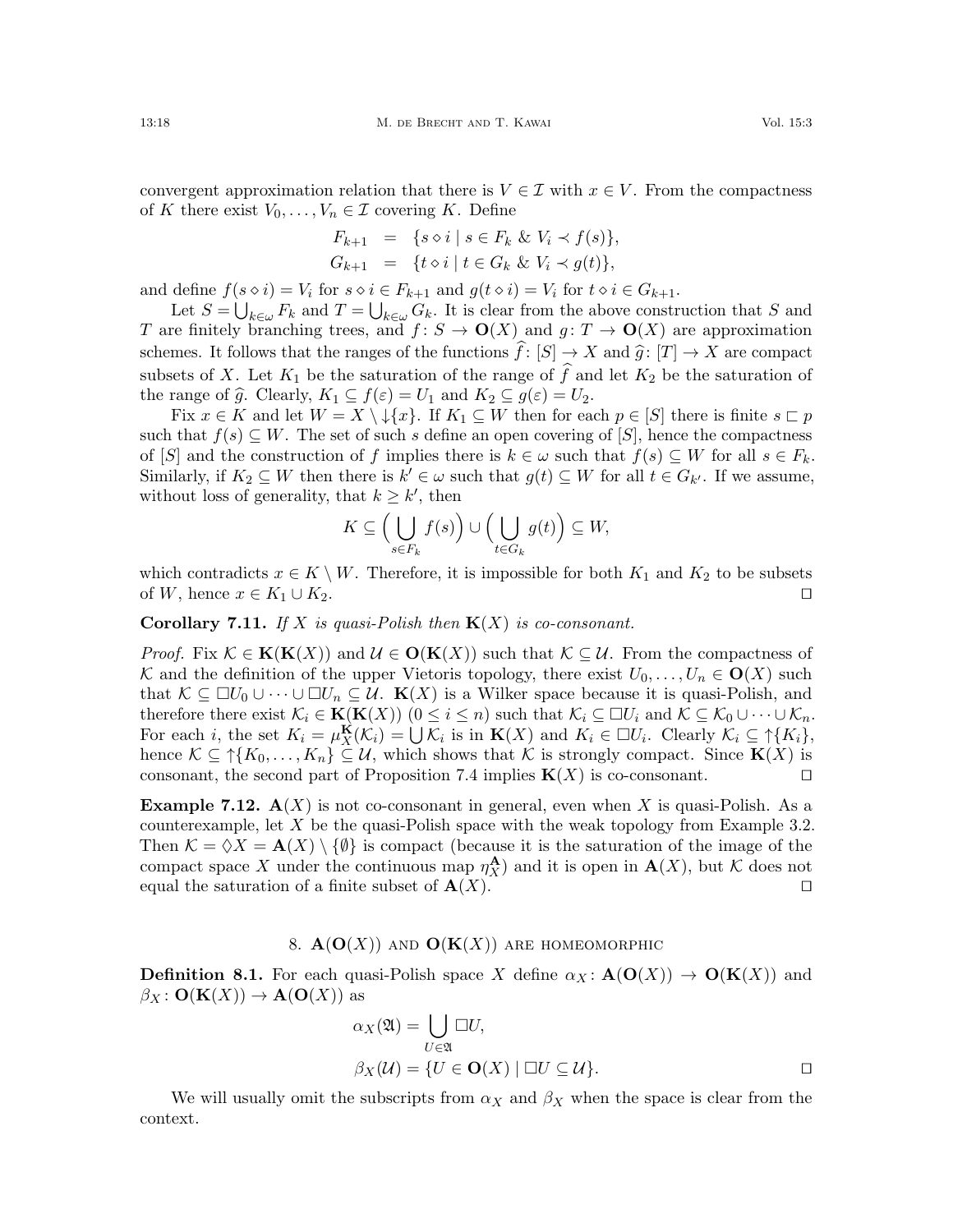<span id="page-18-1"></span>*Proof.*  $\mathbf{K}(X)$  is co-consonant by Corollary [7.11,](#page-17-2) so it suffices to show that  $\alpha^{-1}(\Delta \mathcal{A})$  is open for each  $A \in \mathbf{A}(\mathbf{K}(X))$ . For  $\mathfrak{A} \in \mathbf{A}(\mathbf{O}(X))$  we have

$$
\alpha(\mathfrak{A}) \in \Delta \mathcal{A} \iff \left(\bigcup_{U \in \mathfrak{A}} \Box U\right) \cap \mathcal{A} \neq \emptyset
$$
  
\n
$$
\iff (\exists U \in \mathfrak{A}) \mathcal{A} \in \Diamond \Box U
$$
  
\n
$$
\iff (\exists U \in \mathfrak{A}) \sigma(\mathcal{A}) \in \Box \Diamond U \text{ (by Lemma 6.4)}
$$
  
\n
$$
\iff (\exists U \in \mathfrak{A}) U \in \phi(\sigma(\mathcal{A})) \text{ (by definition of } \phi)
$$
  
\n
$$
\iff \mathfrak{A} \in \Diamond \phi(\sigma(\mathcal{A})),
$$

where  $\phi \circ \sigma : \mathbf{A}(\mathbf{K}(X)) \to \mathbf{O}(\mathbf{O}(X))$  is the composition of the homeomorphisms from Definitions [6.3](#page-10-0) and [6.7.](#page-11-0)  $\Box$ 

<span id="page-18-2"></span>**Lemma 8.3.** The function  $\beta$  is well-defined and continuous for each quasi-Polish space X.

Proof. The function is well-defined because the right hand side of the definition is a lower subset of  $\mathbf{O}(X)$  which is closed under directed joins (because  $\Box$  distributes over directed joins), and therefore Scott-closed. For  $\mathcal{H} \in O(O(X))$  and  $\mathcal{U} \in O(K(X))$  we have

$$
\beta(\mathcal{U}) \in \Diamond \mathcal{H} \iff (\exists U \in \mathbf{O}(X))[U \in \mathcal{H} \text{ and } \Box U \subseteq \mathcal{U}]
$$
  
\n
$$
\iff (\exists U \in \mathbf{O}(X))[ \psi(\mathcal{H}) \in \Box \Diamond U \text{ and } \Box U \subseteq \mathcal{U}] \text{ (by Lemma 6.9)}
$$
  
\n
$$
\iff (\exists U \in \mathbf{O}(X))[ \tau(\psi(\mathcal{H})) \in \Diamond \Box U \text{ and } \Box U \subseteq \mathcal{U}] \text{ (by Theorem 6.13)}
$$
  
\n
$$
\iff \tau(\psi(\mathcal{H})) \cap \mathcal{U} \neq \emptyset
$$
  
\n
$$
\iff \mathcal{U} \in \Delta \tau(\psi(\mathcal{H})),
$$

where  $\tau \circ \psi \colon \mathbf{O}(\mathbf{O}(X)) \to \mathbf{A}(\mathbf{K}(X))$  is the composition of the homeomorphisms from Definitions [6.3](#page-10-0) and [6.7.](#page-11-0) For the fourth equivalence, recall the definition of  $\Diamond$  and use the fact that  $\mathcal{U} \subseteq \mathbf{K}(X)$  is open.

<span id="page-18-0"></span>**Theorem 8.4.** If X is quasi-Polish then  $\mathbf{A}(\mathbf{O}(X))$  with the lower Vietoris topology is homeomorphic (via  $\alpha$  and its inverse  $\beta$ ) to  $O(K(X))$  with the Scott topology.

*Proof.* From the previous lemmas, it suffices to show that  $\alpha \circ \beta$  and  $\beta \circ \alpha$  are the identity functions.

First, for  $\mathcal{U} \in \mathbf{O}(\mathbf{K}(X))$  and  $\mathcal{A} \in \mathbf{A}(\mathbf{K}(X))$ , from the proofs of Lemmas [8.2](#page-18-1) and [8.3](#page-18-2) we have

$$
\alpha(\beta(\mathcal{U})) \in \Delta \mathcal{A} \iff \beta(\mathcal{U}) \in \Diamond \phi(\sigma(\mathcal{A}))
$$
  
\n
$$
\iff \mathcal{U} \in \Delta \tau(\psi(\phi(\sigma(\mathcal{A}))))
$$
  
\n
$$
\iff \mathcal{U} \in \Delta \mathcal{A} \text{ (by Theorems 6.10 and 6.14)},
$$

hence  $\alpha \circ \beta$  is the identity on  $\mathbf{O}(\mathbf{K}(X)).$ 

Similarly, for  $\mathfrak{A} \in \mathbf{A}(\mathbf{O}(X))$  and  $\mathcal{H} \in \mathbf{O}(\mathbf{O}(X))$  we have

$$
\beta(\alpha(\mathfrak{A})) \in \Diamond \mathcal{H} \iff \alpha(\mathfrak{A}) \in \Delta \tau(\psi(\mathcal{H}))
$$
  
\n
$$
\iff \mathfrak{A} \in \Diamond \phi(\sigma(\tau(\psi(\mathcal{H}))))
$$
  
\n
$$
\iff \mathfrak{A} \in \Diamond \mathcal{H} \text{ (by Theorems 6.14 and 6.10)},
$$

hence  $\beta \circ \alpha$  is the identity on  $\mathbf{A}(\mathbf{O}(X))$ .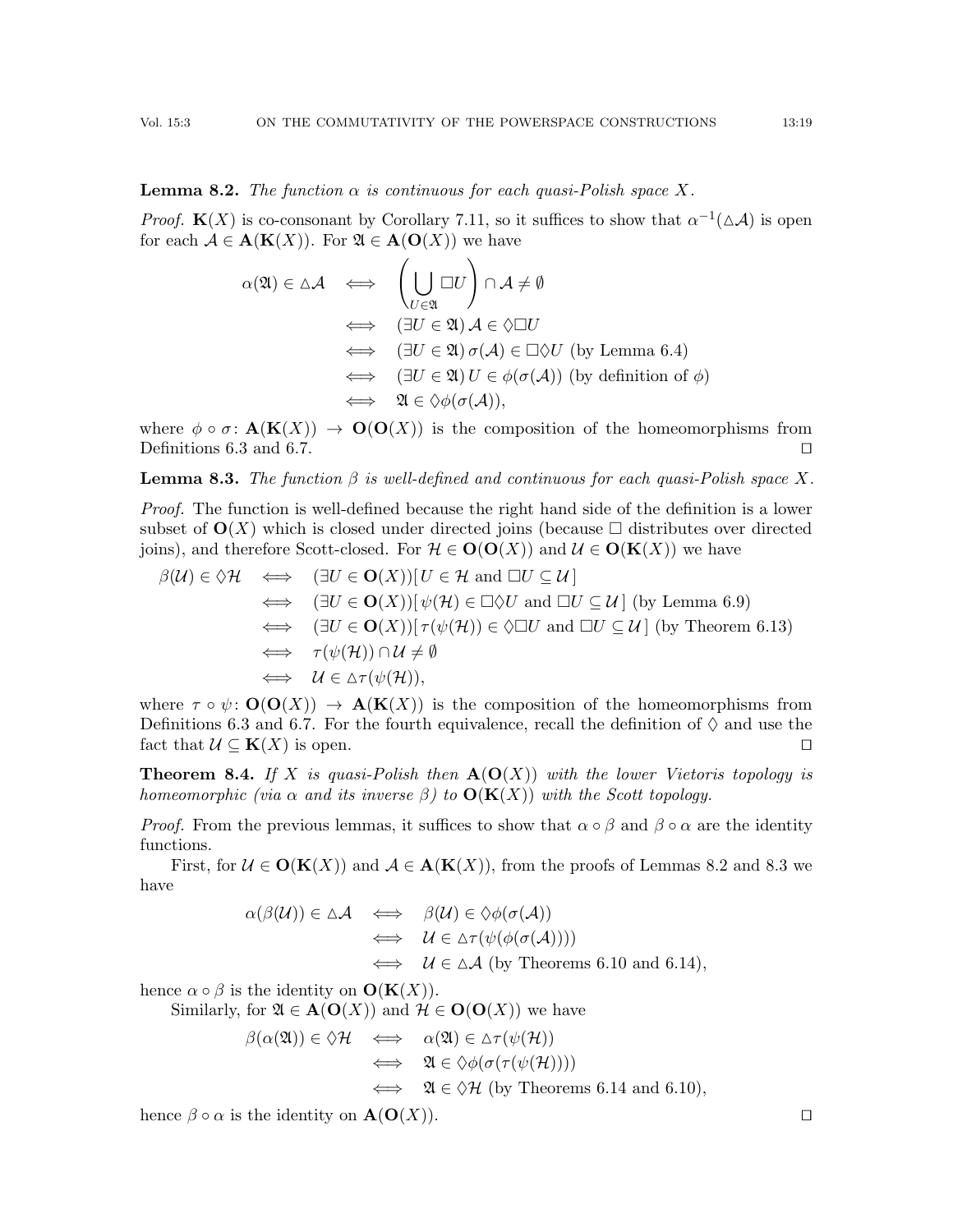The homeomorphisms  $\alpha$  and  $\beta$  determine natural isomorphisms between the contravariant functors  $\mathbf{A} \circ \mathbf{O}$  and  $\mathbf{O} \circ \mathbf{K}$  when we restrict the domains of the functors to the subcategory of quasi-Polish spaces. To prove that  $\beta_X \circ \mathbf{O}(\mathbf{K}(f)) = \mathbf{A}(\mathbf{O}(f)) \circ \beta_Y$  for every continuous function  $f: X \to Y$ , we first show that both functions in the equation are frame homomorphisms. It is clear that  $O(K(f))$  is a frame homomorphism, and so are  $\beta_X$  and  $\beta_Y$  because they are order isomorphisms. Applying the monad  $\bf{A}$  to any continuous map results in a join preserving semilattice homomorphism (see Section 6.3 of [\[Sch93\]](#page-24-8)), hence  $\mathbf{A}(\mathbf{O}(f))$  preserves all joins. Furthermore, the fact that  $O(f)$  preserves finite meets lifts<sup>[3](#page-19-0)</sup> to  $A(O(f))$ . This is clear for the empty meet, and is also easy to see for binary meets by using the fact that closed sets are lower sets:

$$
\begin{array}{rcl}\n\mathbf{A}(\mathbf{O}(f))(\mathfrak{A}_1 \cap \mathfrak{A}_2) & = & Cl\left(\{\mathbf{O}(f)(U) \mid U \in \mathfrak{A}_1 \cap \mathfrak{A}_2\}\right) \\
& = & Cl\left(\{\mathbf{O}(f)(U_1 \cap U_2) \mid U_1 \in \mathfrak{A}_1 \& U_2 \in \mathfrak{A}_2\}\right) \\
& = & Cl\left(\{\mathbf{O}(f)(U_1) \cap \mathbf{O}(f)(U_2) \mid U_1 \in \mathfrak{A}_1 \& U_2 \in \mathfrak{A}_2\}\right) \\
& = & Cl\left(\{\mathbf{O}(f)(U_1) \mid U_1 \in \mathfrak{A}_1\}\right) \cap Cl\left(\{\mathbf{O}(f)(U_2) \mid U_2 \in \mathfrak{A}_2\}\right) \\
& = & \mathbf{A}(\mathbf{O}(f))(\mathfrak{A}_1) \cap \mathbf{A}(\mathbf{O}(f))(\mathfrak{A}_2).\n\end{array}
$$

To show the reverse inclusion  $\supseteq$  of the fourth equality above, note that if  $W \in \mathbf{O}(X)$  is in the intersection of the two closed sets on the right hand side of the equation and  $K \subseteq W$  is compact, then there must be  $U_1 \in \mathfrak{A}_1$  and  $U_2 \in \mathfrak{A}_2$  with  $K \subseteq \mathbf{O}(f)(U_1)$  and  $K \subseteq \mathbf{O}(f)(U_2)$ , hence  $K \subseteq \mathbf{O}(f)(U_1) \cap \mathbf{O}(f)(U_2)$ . It follows from consonance that every neighborhood of W intersects the closed set on the left hand side of the equation.

So to prove that the frame homomorphisms  $\beta_X \circ \mathbf{O}(\mathbf{K}(f))$  and  $\mathbf{A}(\mathbf{O}(f)) \circ \beta_Y$  are equal, it suffices to show that they both map each basic open  $\Box U \in \mathbf{O}(\mathbf{K}(Y))$  to  $\downarrow \{f^{-1}(U)\} \in$  $\mathbf{A}(\mathbf{O}(X))$ . Indeed,  $\mathbf{O}(\mathbf{K}(f))(\Box U) = \mathbf{K}(f)^{-1}(\Box U) = \Box f^{-1}(U)$ , which  $\beta_X$  then maps to  $\{W \in \mathbf{O}(X) \mid \Box W \subseteq \Box f^{-1}(U)\} = \downarrow \{f^{-1}(U)\}.$  Going in the other direction,  $\beta_Y(\Box U) =$  $\{W \in \mathbf{O}(Y) \mid \Box W \subseteq \Box U\} = \{U\},\$ and  $\mathbf{A}(\mathbf{O}(f))(\downarrow \{U\})$  equals the closure of  $\{\mathbf{O}(f)(W)\}\$  $W \subseteq U$ , which is just  $\downarrow$  { $f^{-1}(U)$ }. The naturality of  $\alpha$  immediately follows from that of  $\beta$ because they are inverses.

**Corollary 8.5.** If X is quasi-Polish then the function  $\bigcup$ :  $\mathbf{A}(\mathbf{O}(X)) \to \mathbf{O}(X)$ , which maps a closed subset of opens to their set-theoretical union, is continuous.

*Proof.* Let  $\eta_X^{\mathbf{K}}: X \to \mathbf{K}(X)$  be the unit for the monad **K**. The function  $(\eta_X^{\mathbf{K}})^{-1}: \mathbf{O}(\mathbf{K}(X)) \to$  $\mathbf{O}(X)$ , which maps each open  $\mathcal{U} \subseteq \mathbf{K}(X)$  to its preimage under  $\eta_X^{\mathbf{K}}$ , is a frame homomorphism and therefore Scott-continuous. Given  $\mathfrak{A} \in \mathbf{A}(\mathbf{O}(X))$  we have

$$
x \in (\eta_X^{\mathbf{K}})^{-1}(\alpha(\mathfrak{A})) \iff \eta_X^{\mathbf{K}}(x) \in \alpha(\mathfrak{A})
$$
  

$$
\iff \eta_X^{\mathbf{K}}(x) \in \bigcup_{U \in \mathfrak{A}} \Box U
$$
  

$$
\iff x \in \bigcup_{U \in \mathfrak{A}} U.
$$

Therefore,  $\bigcup = (\eta_X^{\mathbf{K}})^{-1} \circ \alpha$  is continuous.

<span id="page-19-0"></span><sup>&</sup>lt;sup>3</sup>We will see in the next section that  $O(X)$  and  $O(Y)$  are (consonant) algebras of the upper powerspace monad K. With little effort one can show that the frame homomorphism  $O(f)$  is a morphism of K-algebras, and then use general results on Beck distributivity [\[Bec69\]](#page-23-1) to show that  $\mathbf{A}(\mathbf{O}(f))$  is also a morphism of **K**-algebras. It then follows from Schalk's results (see Section 7.3 of [\[Sch93\]](#page-24-8)) that  $\mathbf{A}(\mathbf{O}(f))$  preserves finite meets.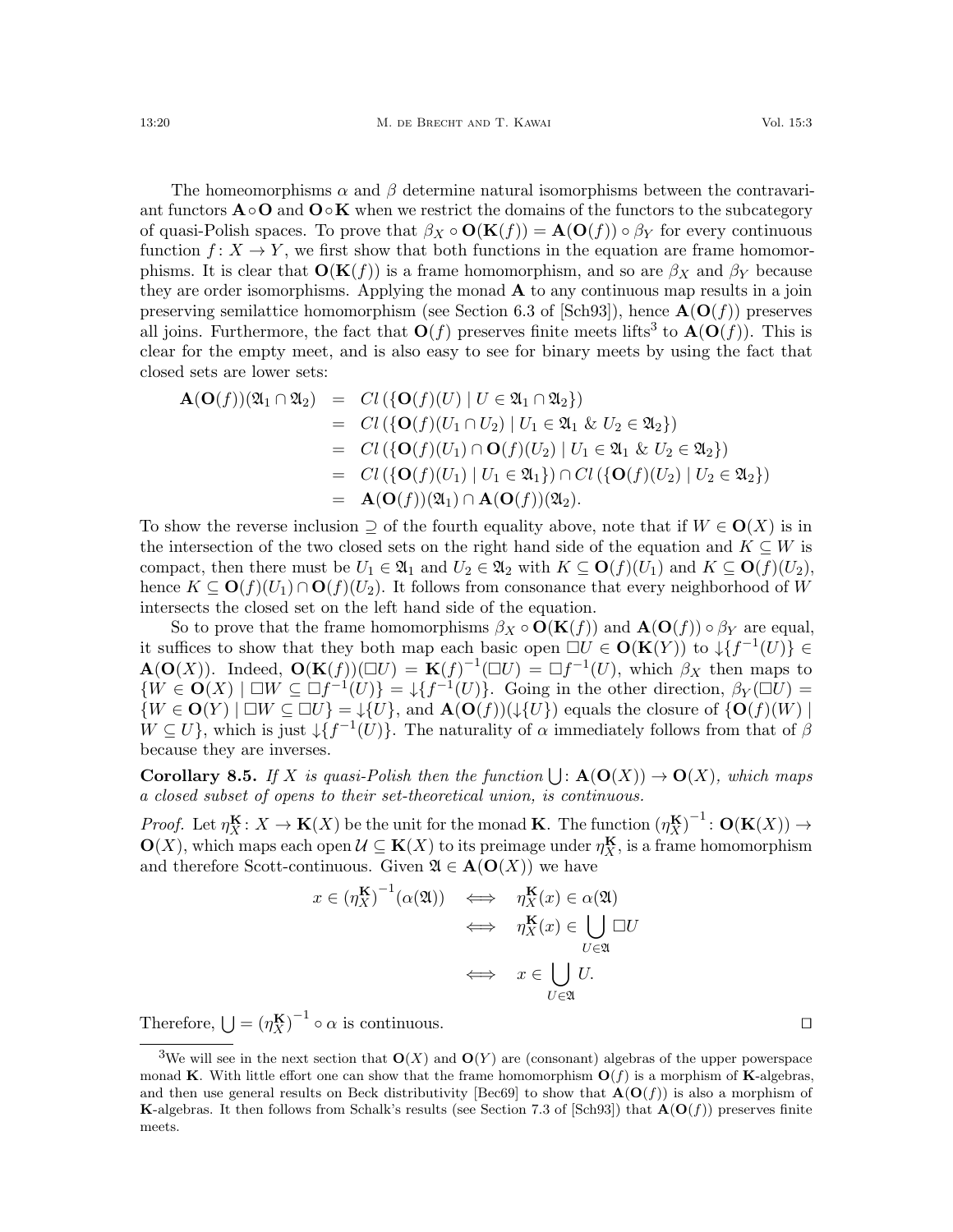It is also interesting to note that the composition  $\alpha \circ \eta_{\mathbf{O}(X)}^{\mathbf{A}}$  is the continuous function which maps  $U \in \mathbf{O}(X)$  to  $\Box U \in \mathbf{O}(\mathbf{K}(X)).$ 

<span id="page-20-2"></span>**Corollary 8.6.** If X is quasi-Polish then  $O(X)$  is sober.

*Proof.*  $\mathbf{A}(\mathbf{O}(X))$  is sober by Proposition [3.1,](#page-4-2) and the functions  $\eta_{\mathbf{O}(X)}^{\mathbf{A}}: \mathbf{O}(X) \to \mathbf{A}(\mathbf{O}(X))$ and  $\bigcup: \mathbf{A}(\mathbf{O}(X)) \to \mathbf{O}(X)$  show that  $\mathbf{O}(X)$  is a continuous retract of  $\mathbf{A}(\mathbf{O}(X))$ . Therefore,  $\mathbf{O}(X)$  is sober.

We obtain the following corollary from A. Schalk's characterization of the algebras of the lower powerspace monad (see Section 6.3 in [\[Sch93\]](#page-24-8)).

**Corollary 8.7.** If X is quasi-Polish, then  $O(X)$  is an algebra of the lower powerspace monad  $\mathbf{A}$ , with set-theoretical union as the structure map.  $\square$ 

9.  $K(O(X))$  AND  $O(A(X))$  ARE HOMEOMORPHIC

<span id="page-20-1"></span><span id="page-20-0"></span>**Definition 9.1.** For each quasi-Polish space X define  $\gamma_X : K(O(X)) \to O(A(X))$  and  $\delta_X$ :  $\mathbf{O}(\mathbf{A}(X)) \to \mathbf{K}(\mathbf{O}(X))$  as

$$
\gamma_X(\mathfrak{K}) = \bigcap_{U \in \mathfrak{K}} \Diamond U,
$$
  
\n
$$
\delta_X(\mathcal{U}) = \{U \in \mathbf{O}(X) \mid \mathcal{U} \subseteq \Diamond U\}.
$$

We will usually omit the subscripts from  $\gamma_X$  and  $\delta_X$  when the space is clear from the context.

<span id="page-20-4"></span>**Lemma 9.2.** The function  $\gamma$  is well-defined and continuous for every quasi-Polish space X.

*Proof.* We first show that  $\gamma(\mathfrak{K})$  is an open subset of  $\mathbf{A}(X)$  for each  $\mathfrak{K} \in \mathbf{K}(\mathbf{O}(X))$ . If  $A \in \gamma(\mathfrak{K})$ , then  $A \cap U \neq \emptyset$  for each  $U \in \mathfrak{K}$ , hence  $\mathfrak{K} \subseteq \Delta A$ . Propositions [7.2](#page-14-1) and [7.4](#page-15-0) together imply R is strongly compact, hence there is finite  $\mathcal{F} \subseteq \mathbf{O}(X)$  such that  $\mathfrak{K} \subseteq \mathcal{\uparrow} \mathcal{F} \subseteq \Delta A$ . Therefore,  $A \in \bigcap_{U \in \mathcal{F}} \Diamond U \subseteq \gamma(\mathfrak{K})$ , which implies  $\gamma(\mathfrak{K})$  is open.

Next we show that  $\gamma$  is continuous. Since  $\mathbf{A}(X)$  is consonant, it suffices to show that  $\gamma^{-1}(\triangledown \mathcal{K})$  is open for each  $\mathcal{K} \in \mathbf{K}(\mathbf{A}(X))$ . For  $\mathfrak{K} \in \mathbf{K}(\mathbf{O}(X))$  we have

$$
\gamma(\mathfrak{K}) \in \nabla \mathcal{K} \iff \mathcal{K} \subseteq \bigcap_{U \in \mathfrak{K}} \Diamond U
$$
  
\n
$$
\iff (\forall U \in \mathfrak{K}) \mathcal{K} \in \Box \Diamond U
$$
  
\n
$$
\iff (\forall U \in \mathfrak{K}) \mathcal{U} \in \phi(\mathcal{K}) \text{ (by definition of } \phi)
$$
  
\n
$$
\iff \mathfrak{K} \in \Box \phi(\mathcal{K}),
$$

where  $\phi: \mathbf{K}(\mathbf{A}(X)) \to \mathbf{O}(\mathbf{O}(X))$  is the homeomorphism from Definition [6.7.](#page-11-0)

<span id="page-20-3"></span>**Lemma 9.3.** Let X be a topological space and  $S \subseteq A(X)$  be an upper set. Then for each  $A \in \mathbf{A}(X)$  it holds that  $A \in \mathcal{S}$  if and only if  $\mathcal{S} \not\subset \Diamond(X \setminus A)$ .

*Proof.* Clearly, if  $A \in \mathcal{S}$  then  $\mathcal{S} \nsubseteq \Diamond(X \setminus A)$ . Conversely, if  $\mathcal{S} \nsubseteq \Diamond(X \setminus A)$  then there must be  $A' \in \mathcal{S}$  such that  $A' \notin \Diamond(X \setminus A)$ , which implies  $A' \subseteq A$ . Since  $\mathcal{S}$  is an upper set, we obtain  $A \in \mathcal{S}$ .

 $\Box$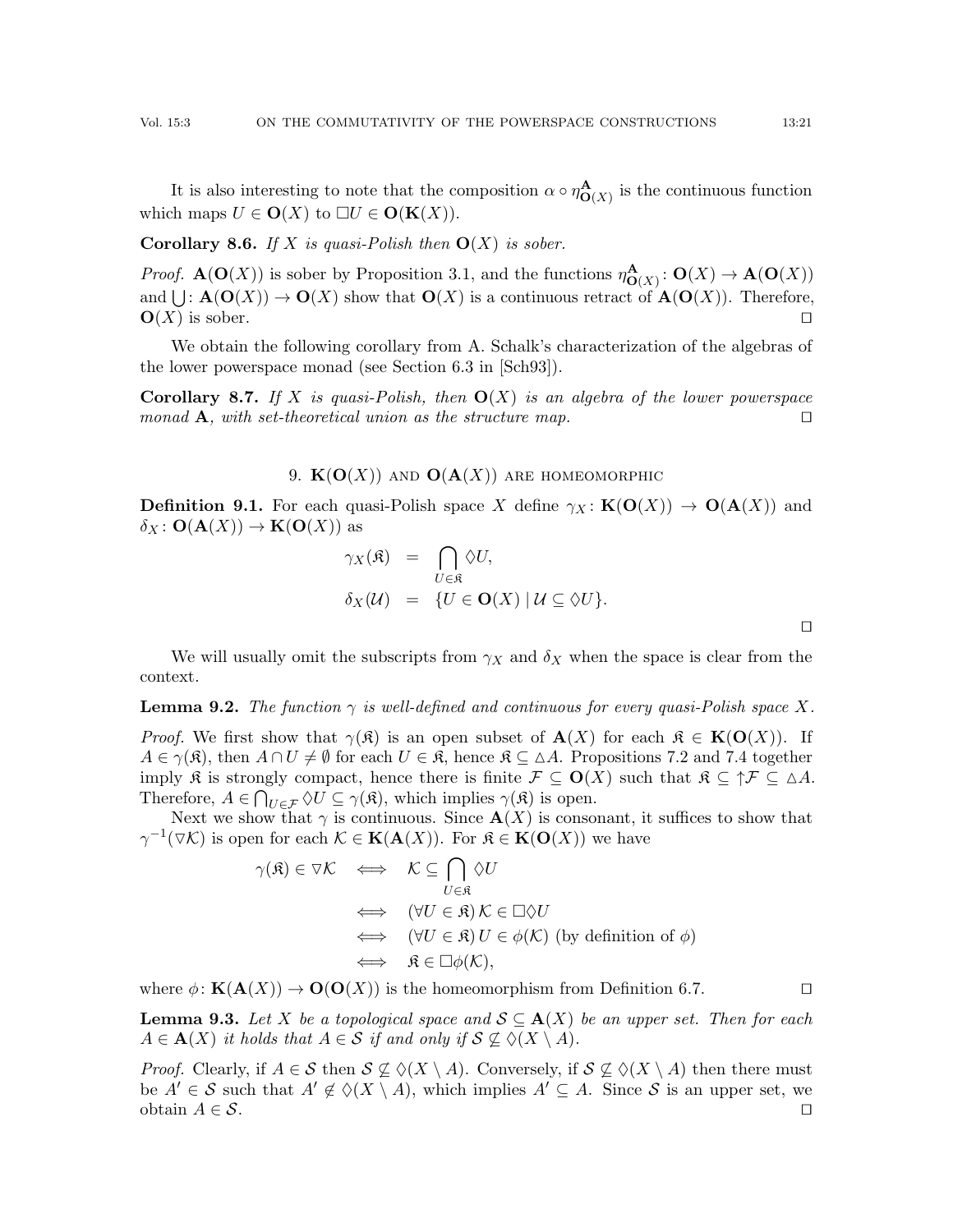<span id="page-21-1"></span>**Lemma 9.4.** The function  $\delta$  is well-defined and continuous for every quasi-Polish space X.

*Proof.* In order to prove that  $\delta$  is well-defined we must show that  $\delta(\mathcal{U}) \in \mathbf{K}(\mathbf{O}(X))$  for each  $\mathcal{U} \in \mathbf{O}(\mathbf{A}(X))$ . It is easy to see that  $\delta(\mathcal{U})$  is an upper set, so we only need to show that  $\delta(\mathcal{U})$ is compact.

Since X is consonant, we only need to consider coverings of  $\delta(\mathcal{U})$  by basic opens of the form  $\triangledown K$  with  $K \in \mathbf{K}(X)$ . So assume  $\mathcal{I} \subseteq \mathbf{K}(X)$  is such that  $\delta(\mathcal{U}) \subseteq \bigcup_{K \in \mathcal{I}} \triangledown K$ . Define  $\mathcal{A} \in$  $\mathbf{A}(\mathbf{K}(X))$  to be the closure of I in  $\mathbf{K}(X)$ . Set  $\mathcal{K} = \sigma(\mathcal{A})$ , where  $\sigma \colon \mathbf{A}(\mathbf{K}(X)) \to \mathbf{K}(\mathbf{A}(X))$ is the homeomorphism from Definition [6.3.](#page-10-0)

We show that  $K \subseteq U$ . If  $A \in \mathcal{K}$  then  $A \cap K \neq \emptyset$  for each  $K \in \mathcal{I}$ , hence  $(X \setminus A) \notin$  $\bigcup_{K\in\mathcal{I}} \nabla K$ , which implies  $(X\setminus A)\notin\delta(\mathcal{U})$ . Therefore,  $A\in\mathcal{U}$  by Lemma [9.3](#page-20-3) and the definition of  $\delta$ .

Using the same methods as in the proof of Lemma [6.1,](#page-9-3) it is easy to see that the basic opens of the form  $\bigcap_{U\in\mathcal{F}}\Diamond U$  for finite  $\mathcal{F}\subseteq\mathbf{O}(X)$  form a basis for  $\mathbf{A}(X)$  that is closed under finite unions. Therefore, by compactness of K there must be  $U_0, \ldots, U_n \in \mathbf{O}(X)$  such that  $\mathcal{K} \subseteq \Diamond U_0 \cap \cdots \cap \Diamond U_n \subseteq \mathcal{U}$ . Then for  $0 \leq i \leq n$ , we have  $\sigma(\mathcal{A}) = \mathcal{K} \in \Box \Diamond U_i$ , hence  $\mathcal{A} \in \Diamond \Box U_i$ by Lemma [6.4.](#page-10-1) From the definition of  $\Diamond$  there exist  $K_i \in \mathcal{A} \cap \Box U_i$  for  $0 \leq i \leq n$ , and as  $\mathcal{A}$  is the closure of  $\mathcal{I}$ , each  $K_i$  can be chosen from  $\mathcal{I}$ .

Now we show that  $\delta(\mathcal{U}) \subseteq \nabla K_0 \cup \cdots \cup \nabla K_n$ . If  $U \in \mathbf{O}(X)$  and  $\mathcal{U} \subseteq \Diamond U$  then  $\Diamond U_0 \cap \cdots \cap$  $\Diamond U_n \subseteq \Diamond U$ , and hence  $\Box \Diamond U_0 \cap \cdots \cap \Box \Diamond U_n \subseteq \Box \Diamond U$  because  $\Box$  is monotonic and distributes over finite intersections. Lemma [6.4](#page-10-1) yields

$$
\Diamond \Box U_0 \cap \cdots \cap \Diamond \Box U_n = \sigma^{-1}(\Box \Diamond U_0) \cap \cdots \cap \sigma^{-1}(\Box \Diamond U_n)
$$
  
=  $\sigma^{-1}(\Box \Diamond U_0 \cap \cdots \cap \Box \Diamond U_n) \subseteq \sigma^{-1}(\Box \Diamond U)$   
=  $\Diamond \Box U.$ 

Since  $K_i \in \Box U_i$  we obtain  $\downarrow \{K_0, \ldots, K_n\} \in \Diamond \Box U$ , hence  $K_i \subseteq U$  for some  $i \leq n$ . Therefore,  $U \in \nabla K_0 \cup \cdots \cup \nabla K_n$ . It follows that  $\delta(\mathcal{U})$  is compact, hence  $\delta$  is well-defined.

Finally, we show that  $\delta$  is continuous. Fix  $\mathcal{H} \in \mathbf{O}(\mathbf{O}(X))$ . Then for  $\mathcal{U} \in \mathbf{O}(\mathbf{A}(X))$  we have

$$
\delta(\mathcal{U}) \in \Box \mathcal{H} \iff (\forall U \in \mathbf{O}(X))[U \in \delta(\mathcal{U}) \Rightarrow U \in \mathcal{H}]
$$
  
\n
$$
\iff (\forall U \in \mathbf{O}(X))[U \subseteq \Diamond U \Rightarrow \psi(\mathcal{H}) \in \Box \Diamond U] \text{ (by Lemma 6.9)}
$$
  
\n
$$
\iff (\forall U \in \mathbf{O}(X))[ \psi(\mathcal{H}) \not\subseteq \Diamond U \Rightarrow \mathcal{U} \not\subseteq \Diamond U]
$$
  
\n
$$
\iff (\forall A \in \mathbf{A}(X))[ \psi(\mathcal{H}) \not\subseteq \Diamond (X \setminus A) \Rightarrow \mathcal{U} \not\subseteq \Diamond (X \setminus A)]
$$
  
\n
$$
\iff (\forall A \in \mathbf{A}(X))[ A \in \psi(\mathcal{H}) \Rightarrow A \in \mathcal{U}] \text{ (by Lemma 9.3)}
$$
  
\n
$$
\iff \psi(\mathcal{H}) \subseteq \mathcal{U}
$$
  
\n
$$
\iff \mathcal{U} \in \nabla \psi(\mathcal{H}),
$$

where  $\psi: \mathbf{O}(\mathbf{O}(X)) \to \mathbf{K}(\mathbf{A}(X))$  is the homeomorphism from Definition [6.7.](#page-11-0)

<span id="page-21-0"></span>**Theorem 9.5.** If X is quasi-Polish then  $K(\mathbf{O}(X))$  with the upper Vietoris topology is homeomorphic (via  $\gamma$  and its inverse  $\delta$ ) with  $\mathbf{O}(\mathbf{A}(X))$  with the Scott topology.

*Proof.* From the previous lemmas, it suffices to show that  $\delta \circ \gamma$  and  $\gamma \circ \delta$  are the identity functions.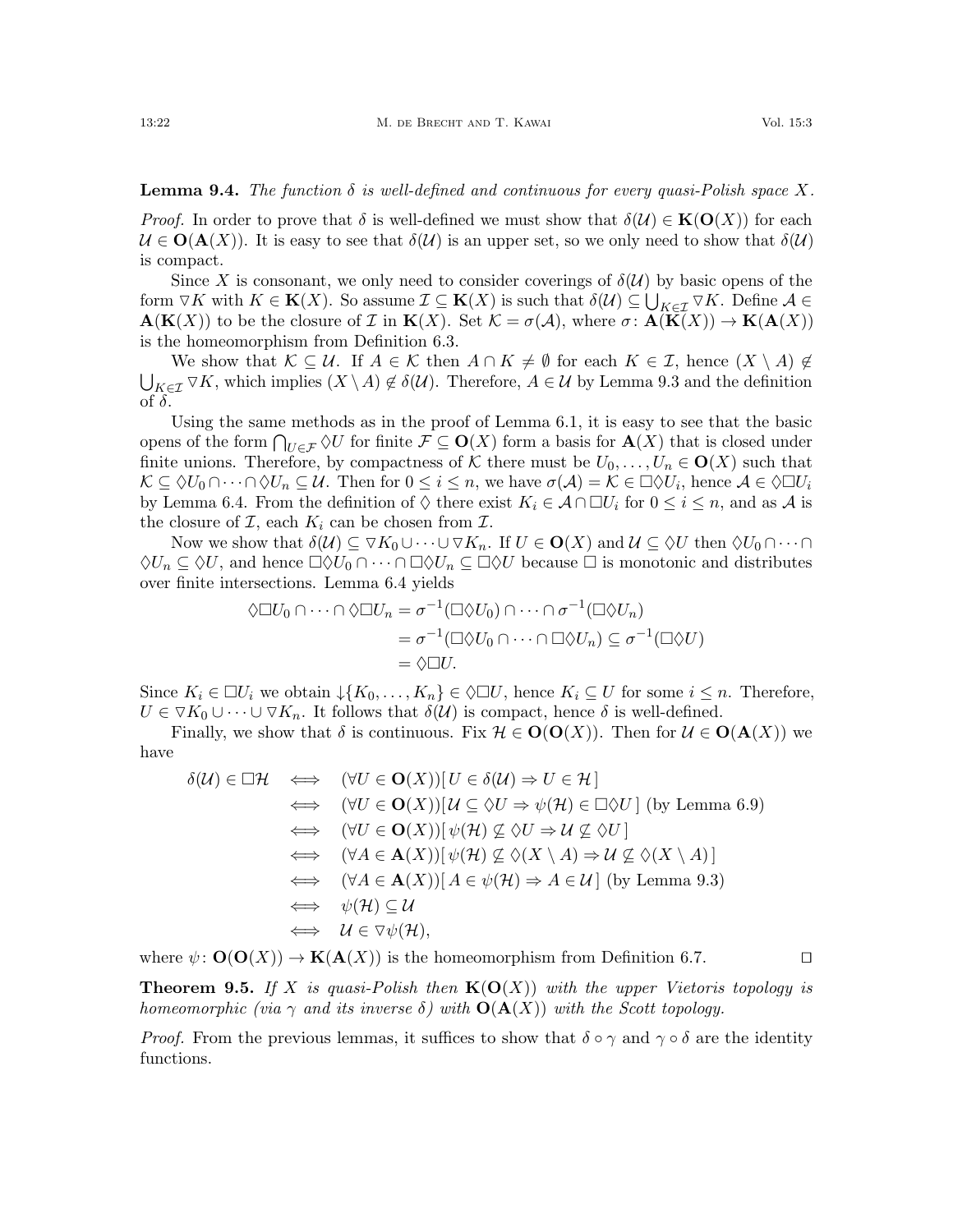First, for  $\mathcal{U} \in \mathbf{O}(\mathbf{A}(X))$  and  $\mathcal{K} \in \mathbf{K}(\mathbf{A}(X))$ , from the proofs of Lemmas [9.2](#page-20-4) and [9.4](#page-21-1) we have

$$
\gamma(\delta(\mathcal{U})) \in \nabla \mathcal{K} \iff \delta(\mathcal{U}) \in \Box \phi(\mathcal{K})
$$
  
\n
$$
\iff \mathcal{U} \in \nabla \psi(\phi(\mathcal{K}))
$$
  
\n
$$
\iff \mathcal{U} \in \nabla \mathcal{K} \text{ (by Theorem 6.10)},
$$

hence  $\gamma \circ \delta$  is the identity on  $\mathbf{O}(\mathbf{A}(X)).$ 

Similarly, for  $\mathfrak{K} \in \mathbf{K}(\mathbf{O}(X))$  and  $\mathcal{H} \in \mathbf{O}(\mathbf{O}(X))$  we have

$$
\delta(\gamma(\mathfrak{K})) \in \Box \mathcal{H} \iff \gamma(\mathfrak{K}) \in \nabla \psi(\mathcal{H})
$$
  
\n
$$
\iff \mathfrak{K} \in \Box \phi(\psi(\mathcal{H}))
$$
  
\n
$$
\iff \mathfrak{K} \in \Box \mathcal{H} \text{ (by Theorem 6.10)},
$$

hence  $\delta \circ \gamma$  is the identity on  $\mathbf{K}(\mathbf{O}(X))$ .

The homeomorphisms  $\gamma$  and  $\delta$  determine natural isomorphisms between the contravariant functors  $\mathbf{K} \circ \mathbf{O}$  and  $\mathbf{O} \circ \mathbf{A}$  when restricted to quasi-Polish spaces. The proof is essentially the same as the proof for  $\alpha$  and  $\beta$  in Section [8.](#page-17-0) To prove that  $\delta_X \circ \mathbf{O}(\mathbf{A}(f)) = \mathbf{K}(\mathbf{O}(f)) \circ \delta_Y$ for every continuous  $f: X \to Y$ , we first show that both functions in the equation are frame homomorphisms. The non-trivial part of this claim is showing that  $\mathbf{K}(\mathbf{O}(f))$  preserves binary joins.<sup>[4](#page-22-0)</sup> We get an explicit description of binary joins in  $K(O(X))$  by using the order isomorphism  $\gamma$  to pass to  $\mathbf{O}(\mathbf{A}(X))$ , where joins are unions, and then pull the result back to  ${\bf K}({\bf O}(X))$  via the order isomorphism  $\delta$ :

$$
\begin{array}{rcl}\n\mathfrak{K}_1 \vee \mathfrak{K}_2 & = & \delta(\gamma(\mathfrak{K}_1) \cup \gamma(\mathfrak{K}_2)) \\
& = & \{U \in \mathbf{O}(X) \mid \gamma(\mathfrak{K}_1) \cup \gamma(\mathfrak{K}_2) \subseteq \Diamond U\} \\
& = & \{U \in \mathbf{O}(X) \mid \gamma(\mathfrak{K}_1) \subseteq \Diamond U \& \gamma(\mathfrak{K}_2) \subseteq \Diamond U\} \\
& = & \{U \in \mathbf{O}(X) \mid \gamma(\mathfrak{K}_1) \subseteq \Diamond U\} \cap \{U \in \mathbf{O}(X) \mid \gamma(\mathfrak{K}_2) \subseteq \Diamond U\} \\
& = & \delta(\gamma(\mathfrak{K}_1)) \cap \delta(\gamma(\mathfrak{K}_2)) \\
& = & \mathfrak{K}_1 \cap \mathfrak{K}_2.\n\end{array}
$$

Thus binary joins in  $\mathbf{K}(\mathbf{O}(X))$  correspond to intersections, and similarly for  $\mathbf{K}(\mathbf{O}(Y))$ . The rest of the proof that  $\mathbf{K}(\mathbf{O}(f))$  preserves binary joins is dual to the proof that  $\mathbf{A}(\mathbf{O}(f))$ preserves binary meets, and this time uses the fact that saturated compact sets are upper sets and that  $O(f)$  preserves binary joins:

$$
\begin{array}{rcl}\n\mathbf{K}(\mathbf{O}(f))(\mathfrak{K}_1 \cap \mathfrak{K}_2) & = & \uparrow \{ \mathbf{O}(f)(U) \mid U \in \mathfrak{K}_1 \cap \mathfrak{K}_2 \} \\
& = & \uparrow \{ \mathbf{O}(f)(U_1 \cup U_2) \mid U_1 \in \mathfrak{K}_1 \ \& U_2 \in \mathfrak{K}_2 \} \\
& = & \uparrow \{ \mathbf{O}(f)(U_1) \cup \mathbf{O}(f)(U_2) \mid U_1 \in \mathfrak{K}_1 \ \& U_2 \in \mathfrak{K}_2 \} \\
& = & \uparrow \{ \mathbf{O}(f)(U_1) \mid U_1 \in \mathfrak{K}_1 \} \cap \uparrow \{ \mathbf{O}(f)(U_2) \mid U_2 \in \mathfrak{K}_2 \} \\
& = & \mathbf{K}(\mathbf{O}(f))(\mathfrak{K}_1) \cap \mathbf{K}(\mathbf{O}(f))(\mathfrak{K}_2).\n\end{array}
$$

So to prove that the frame homomorphisms  $\delta_X \circ O(\mathbf{A}(f))$  and  $\mathbf{K}(\mathbf{O}(f)) \circ \delta_Y$  are equal, it suffices to show that they both map each subbasic open  $\Diamond U \in O(\mathbf{A}(Y))$  to  $\uparrow \{f^{-1}(U)\} \in$  $\mathbf{K}(\mathbf{O}(X))$ . Indeed,  $\mathbf{O}(\mathbf{A}(f))(\Diamond U) = \mathbf{A}(f)^{-1}(\Diamond U) = \Diamond f^{-1}(U)$ , which  $\delta_X$  then maps to

<span id="page-22-0"></span><sup>&</sup>lt;sup>4</sup>We will give a direct topological proof here, but alternatively one could use Beck distributivity to show that  $\mathbf{K}(\mathbf{O}(f))$  is a morphism of A-algebras, and then use Schalk's results (see Section 6.3 of [\[Sch93\]](#page-24-8)) to show that  $\mathbf{K}(\mathbf{O}(f))$  preserves joins.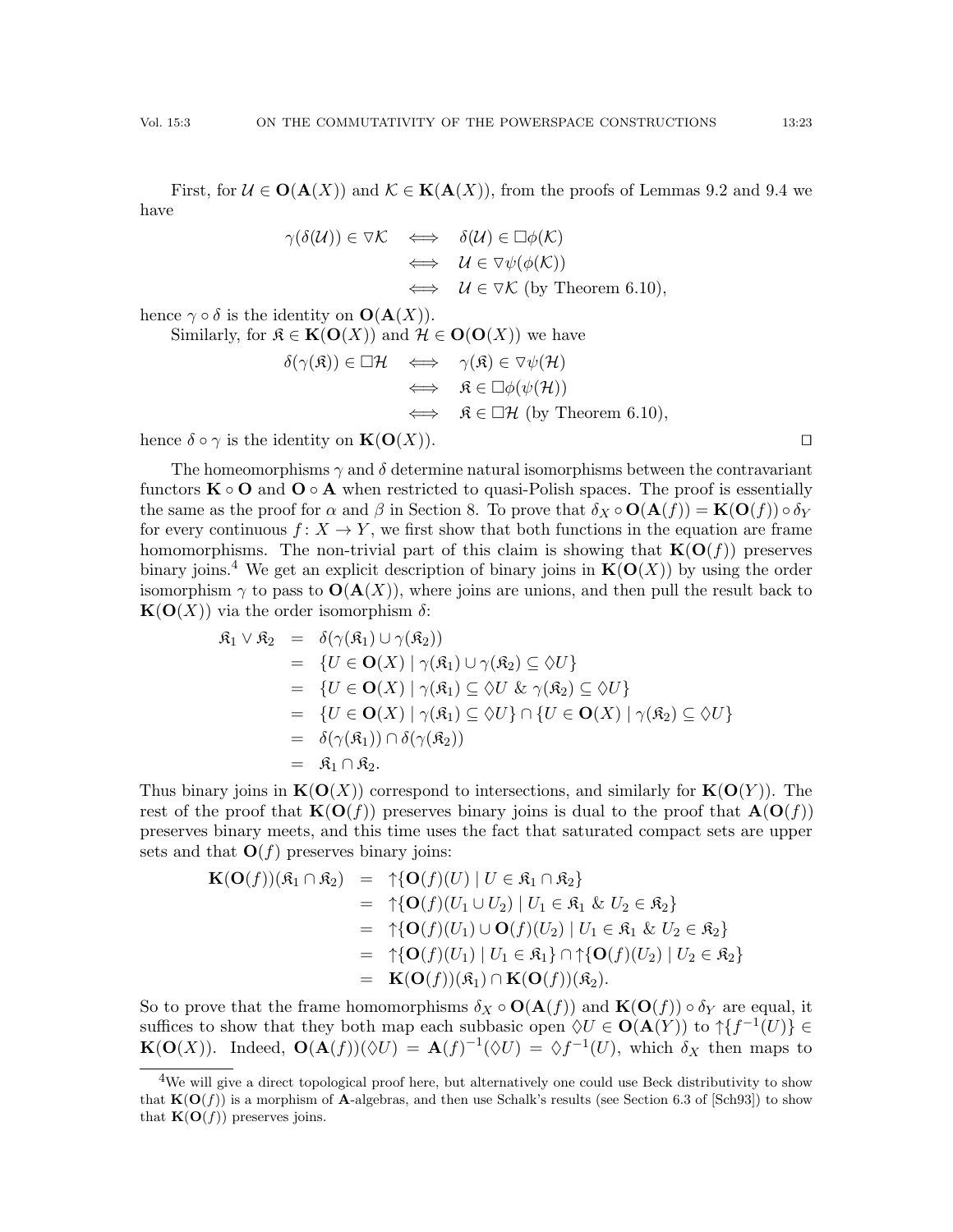$\{W \in \mathbf{O}(X) \mid \Diamond f^{-1}(U) \subseteq \Diamond W\} = \dag\{f^{-1}(U)\}.$  Going in the other direction,  $\delta_Y(\Diamond U) =$  ${W \in \mathbf{O}(Y) \mid \Diamond U \subseteq \Diamond W} = \uparrow{U}, \text{ and } \mathbf{K}(\mathbf{O}(f))(\uparrow{U})$  equals the saturation of  ${\mathbf{O}(f)(W) \mid \Diamond U}$  $U \subseteq W$ , which is just  $\uparrow \{f^{-1}(U)\}.$ 

<span id="page-23-3"></span>**Corollary 9.6.** If X is quasi-Polish then the function  $\bigcap$ :  $\mathbf{K}(\mathbf{O}(X)) \to \mathbf{O}(X)$ , which maps a compact subset of opens to their set-theoretical intersection, is well-defined and continuous.

*Proof.* Let  $\eta_X^{\mathbf{A}}: X \to \mathbf{A}(X)$  be the unit for the monad **A**. The function  $(\eta_X^{\mathbf{A}})^{-1}: \mathbf{O}(\mathbf{A}(X)) \to$  $\mathbf{O}(X)$ , which maps each open  $\mathcal{U} \subseteq \mathbf{A}(X)$  to its preimage under  $\eta_X^{\mathbf{A}}$ , is a frame homomorphism and therefore Scott-continuous. Given  $\mathfrak{K} \in \mathbf{K}(\mathbf{O}(X))$  we have

$$
x \in (\eta_X^{\mathbf{A}})^{-1}(\gamma(\mathfrak{K})) \iff \eta_X^{\mathbf{A}}(x) \in \gamma(\mathfrak{K})
$$
  

$$
\iff \eta_X^{\mathbf{A}}(x) \in \bigcap_{U \in \mathfrak{K}} \Diamond U
$$
  

$$
\iff x \in \bigcap_{U \in \mathfrak{K}} U.
$$

Therefore,  $\bigcap = (\eta_X^{\mathbf{A}})^{-1} \circ \gamma$  is well-defined and continuous.

It is also interesting to note that the composition  $\gamma \circ \eta_{\mathbf{O}(X)}^{\mathbf{K}}$  is the continuous function which maps  $U \in \mathbf{O}(X)$  to  $\Diamond U \in \mathbf{O}(\mathbf{A}(X)).$ 

We obtain the following corollary from A. Schalk's characterization of the algebras of the upper powerspace monad (see Section 7.3 in [\[Sch93\]](#page-24-8)).

**Corollary 9.7.** If X is quasi-Polish, then  $O(X)$  is an algebra of the upper powerspace monad **K**, with set-theoretical intersection as the structure map.  $\Box$ 

# **ACKNOWLEDGMENTS**

This paper benefited greatly from multiple discussions with Klaus Keimel, who unfortunately passed away while this paper was being reviewed. Klaus was a great mathematician, a kind friend, and an important source of encouragement. He will be deeply missed.

We thank Reinhold Heckmann for many helpful comments on an earlier version of this paper, and thank Matthias Schröder for useful discussions, in particular for sharing his insights about the Scott-topology on the open set lattice of a sequential space. We also thank the reviewers for carefully reading the paper and providing useful suggestions for improvement. This work was supported by JSPS Core-to-Core Program, A. Advanced Research Networks, and the first author was supported by JSPS KAKENHI Grant Numbers 15K15940 and 18K11166.

#### **REFERENCES**

- <span id="page-23-1"></span>[Bec69] J. Beck. Distributive laws. Lecture Notes in Mathematics, 80:119–140, 1969.
- <span id="page-23-2"></span>[BG15] V. Becher and S. Grigorieff. Borel and Hausdorff hierarchies in topological spaces of Choquet games and their effectivization. Math. Struct. in Comp. Science, 25:1490–1519, 2015.
- <span id="page-23-0"></span>[Bou99] A. Bouziad. Consonance and topological completeness in analytic spaces. Proc. Amer. Math. Soc., 127:3733–3737, 1999.
- <span id="page-23-4"></span>[BSS07] I. Battenfeld, M. Schröder, and A. Simpson. A convenient category of domains. Electronic Notes in Theoretical Computer Science, 172:69–99, 2007.